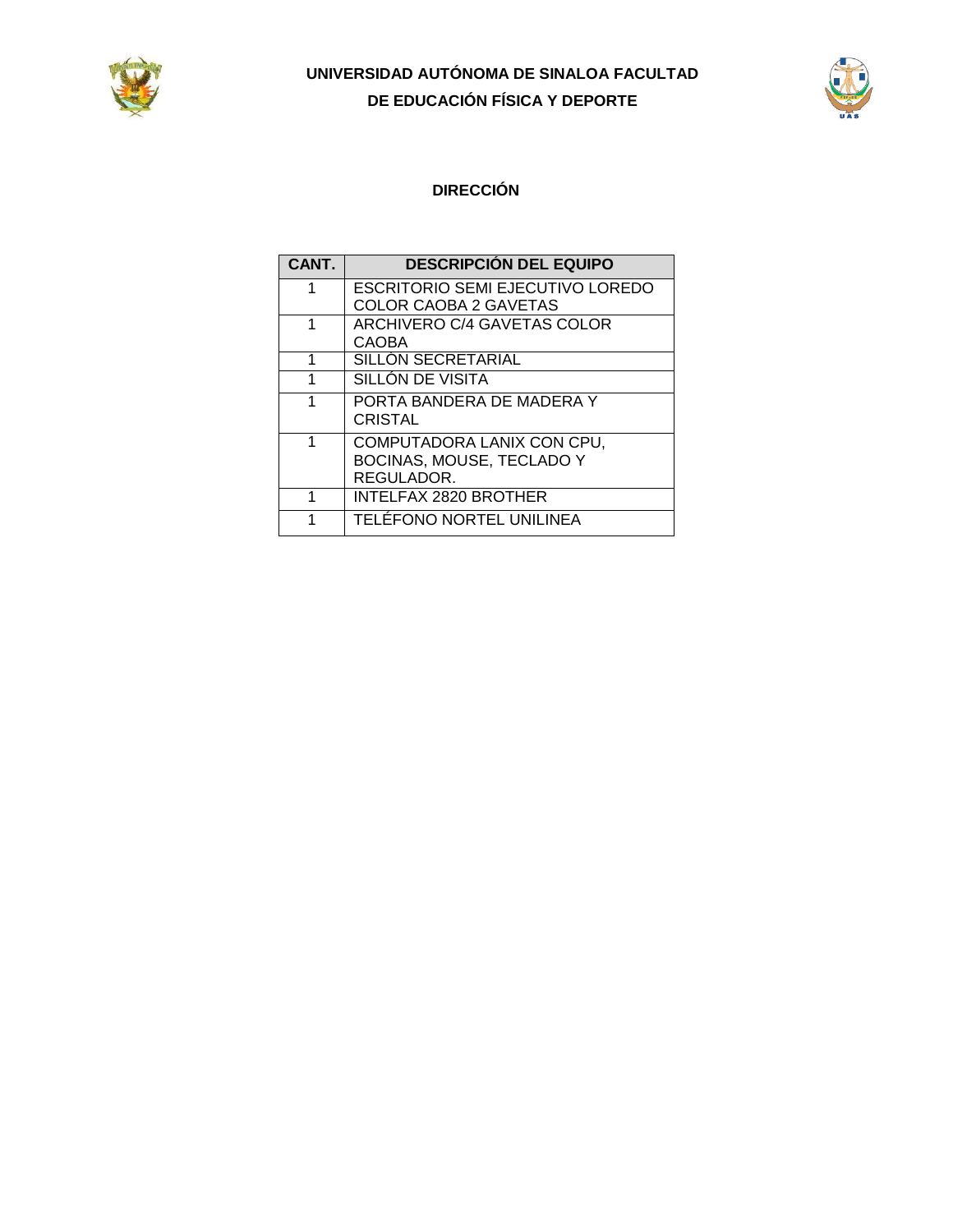



### **COORDINACIÓN ADMINISTRATIVA**

| CANT.          | <b>DESCRIPCIÓN DEL EQUIPO</b>                                                                     |
|----------------|---------------------------------------------------------------------------------------------------|
| 1              | ESCRITORIO SEMI EJECUTIVO LOREDO<br><b>COLOR CAOBA 2 GAVETAS</b><br>U.A.S. D.C.B.I. 244875        |
| 1              | <b>ESCRITORIO SEMI EJECUTIVO LOREDO</b><br><b>COLOR CAOBA 2 GAVETAS</b><br>U.A.S. D.C.B.I. 244877 |
| 1              | MUEBLE GABINETE EMPOTRABLE 4<br>PUERTAS U.A.S. D.C.B.I. 244868                                    |
| 1              | ARCHIVERO C/4 GAVETAS COLOR CAOBA                                                                 |
| 2              | SILLÓN SECRETARIAL                                                                                |
| 4              | SILLAS PLEGABLES COLOR GRIS                                                                       |
| $\overline{2}$ | COMPUTADORA LANIX CON CPU,<br>BOCINAS, MOUSE, TECLADO Y<br>REGULADOR.                             |
| 1              | IMPRESORA HP 6940                                                                                 |
| 1              | SCANJET HP G2710                                                                                  |
| 1              | <b>MINI SPLIT MIRAJE</b>                                                                          |
| 1              | TELÉFONO PANASONIC UNILINIA<br>U.A.S. D.C.B.I. 80979                                              |
| 1              | <b>TELÉFONO NORTEL UNILINEA</b>                                                                   |
| $\overline{2}$ | PORTA CPU                                                                                         |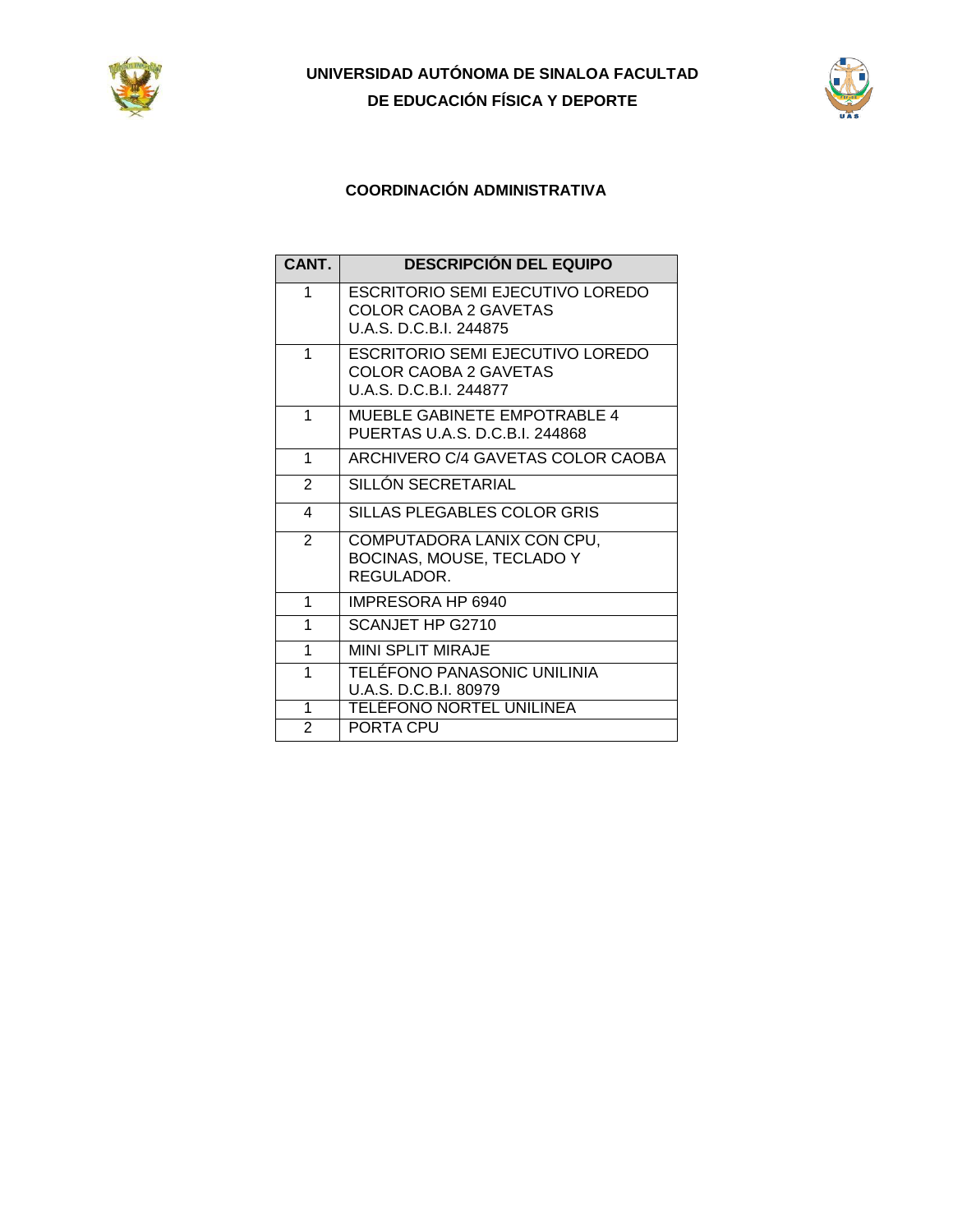



#### **SECRETARIA ACADEMICA**

| CANT.          | <b>DESCRIPCIÓN DEL EQUIPO</b> |
|----------------|-------------------------------|
| 1              | ESCRITORIO SEMI EJECUTIVO     |
|                | <b>LOREDO</b>                 |
|                | <b>COLOR CAOBA 2 GAVETAS</b>  |
|                | 244880                        |
| 1              | <b>ESCRITORIO DE OFICINA</b>  |
|                |                               |
| $\overline{2}$ | <b>ARCHIVERO C/4 GAVETAS</b>  |
| 1              | <b>COLOR CAOBA</b>            |
|                | <b>MUEBLE GABINETE</b>        |
|                | <b>EMPOTRABLE 4 PUERTAS</b>   |
| 1              | 244870<br>SILLÓN SECRETARIAL  |
| 1              | SILLA SECRETARIAL             |
| 1              | SILLA DE VISITA SERIE 244906  |
|                |                               |
| 1              | SILLÓN DE VISITA              |
| 1              | <b>GABINETE SENCILLO</b>      |
| 1              | LIBRERO DE MADERA             |
| 2              | <b>COMPUTADORA LANIX CON</b>  |
|                | CPU, BOCINAS, MOUSE,          |
|                | TECLADO Y REGULADOR.          |
| 1              | <b>IMPRESORA HP LASERJET</b>  |
|                | CM2320                        |
| 1              | TELÉFONO PANASONIC            |
|                | <b>UNILINIA</b>               |
|                | KX-TS5LX-W                    |
| 1              | TELÉFONO NORTEL UNILINEA      |
| 1              | ORGANIZADOR DE ESCRITORIO     |
|                | <b>HORIZONTAL</b>             |
| 1              | ORGANIZADOR DE ESCRITORIO     |
|                | VERTICAL                      |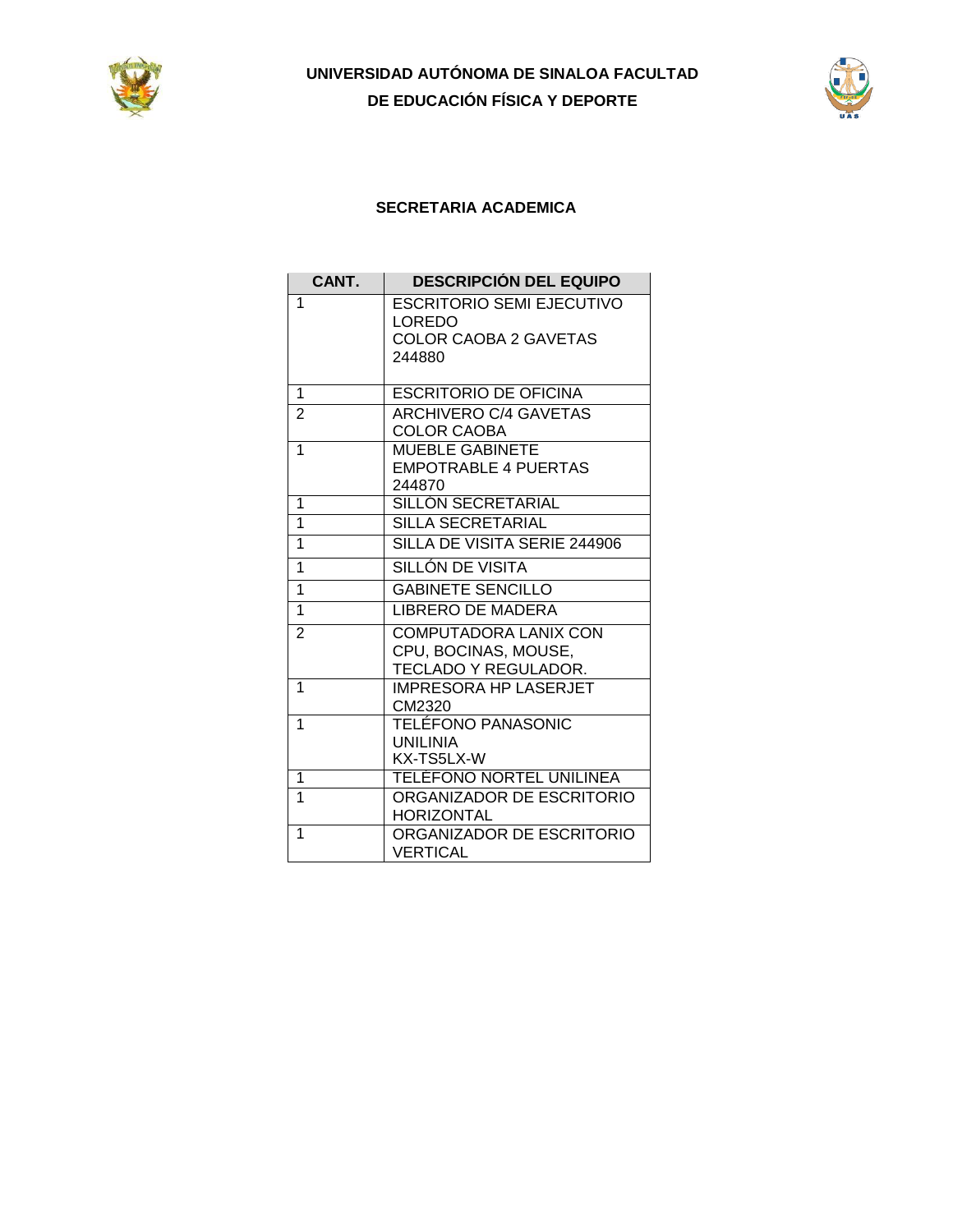



### **COORDINACION DE INVESTIGACION Y POSGRADO**

| CANT. | <b>DESCRIPCIÓN DEL EQUIPO</b>                                                                 |
|-------|-----------------------------------------------------------------------------------------------|
| 1     | <b>ESCRITORIO SEMI EJECUTIVO</b><br>LOREDO<br>COLOR CAOBA 2 GAVETAS U.A.S.<br>D.C.B.I. 244878 |
| 1     | <b>MUEBLE GABINETE EMPOTRABLE</b><br>4 PUERTAS U.A.S. D.C.B.I. 244871                         |
| 2     | SILLA DE VISITA U.A.S. D.C.B.I.<br>244892                                                     |
| 1     | <b>ESCRITORIO PEQUEÑO</b>                                                                     |
| 1     | COMPUTADORA LANIX CON CPU,<br>BOCINAS, MOUSE, TECLADO Y<br>REGULADOR.                         |
| 1     | <b>IMPRESORA SAMSUNG CLP-310</b>                                                              |
| 1     | LAP TOP                                                                                       |
| 1     | <b>TELEFONO PANASONIC</b>                                                                     |
| 1     | TELEFONO PANASONIC                                                                            |
| 1     | CUADRO DEL 2DO CONGRESO<br>INTERNACIONAL DE CULTURA<br><b>FÍSICA</b>                          |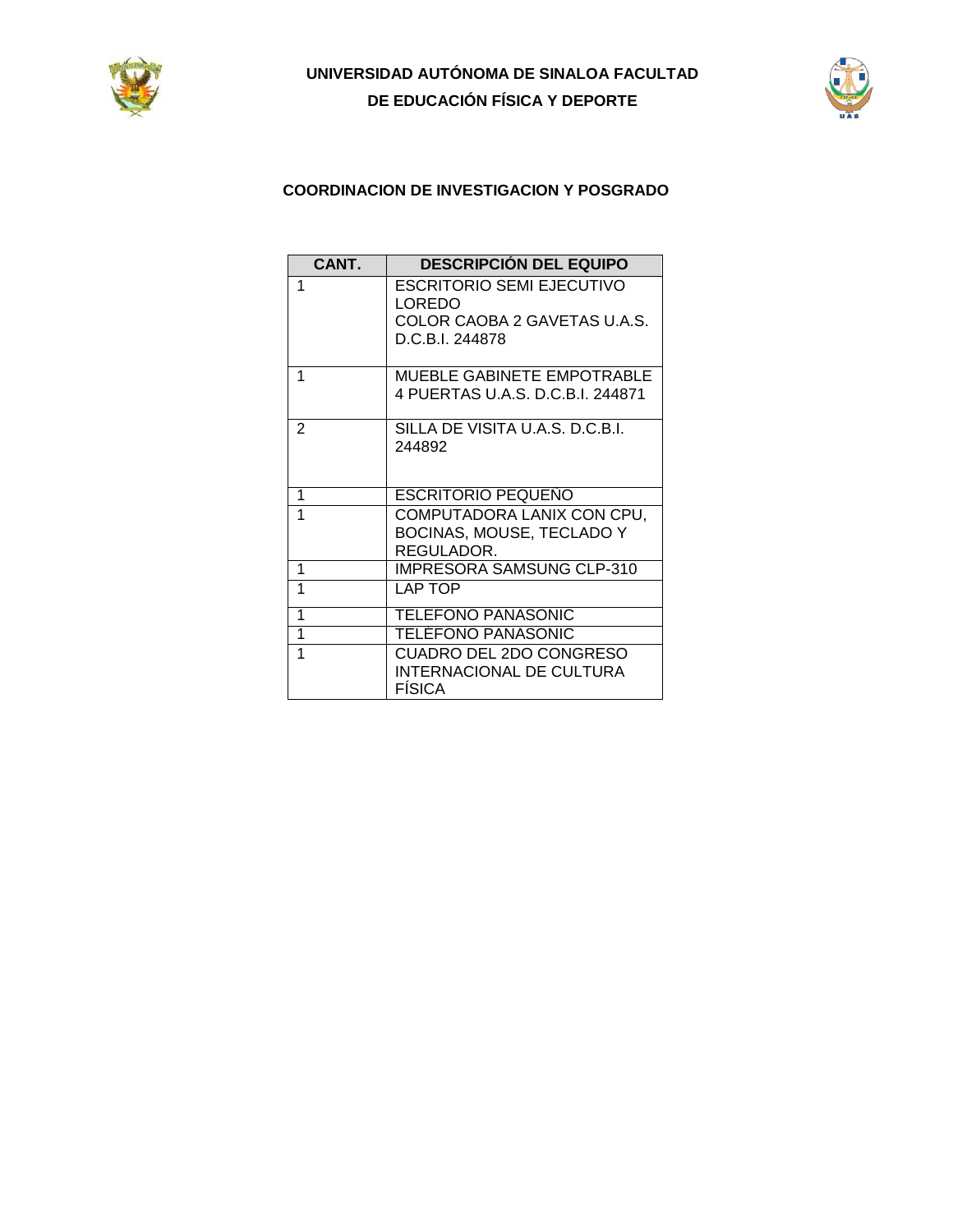



### **COORDINACION DE SERVICIO SOCIAL**

| CANT.                   | <b>DESCRIPCIÓN DEL EQUIPO</b>    |
|-------------------------|----------------------------------|
| 1                       | <b>ESCRITORIO SEMI EJECUTIVO</b> |
|                         | <b>LOREDO</b>                    |
|                         | <b>COLOR CAOBA 2 GAVETAS</b>     |
| 1                       | <b>COMPUTADORA LANIX CON</b>     |
|                         | CPU, BOCINAS, MOUSE,             |
|                         | TECLADO Y REGULADOR.             |
| 1                       | <b>ARCHIVERO C/4 GAVETAS</b>     |
|                         | <b>COLOR CAOBA</b>               |
| $\overline{1}$          | <b>SILLÓN SECRETARIAL</b>        |
| $\overline{2}$          | <b>SILLA DE VISITA</b>           |
| 1                       | <b>LIBRERO</b>                   |
| $\overline{1}$          | <b>1 MINI SPLIT MIRAJE</b>       |
| 1                       | TELÉFONO CON LÍNEA               |
| 1                       | <b>TELEFONO COMPUTADOR</b>       |
| $\overline{\mathbf{4}}$ | <b>VITRINAS C/5</b>              |
|                         | <b>COMPARTIMIENTOS Y DOS</b>     |
|                         | <b>PUERTAS</b>                   |
| $\overline{1}$          | ARCHIVERO DE MADERA CON 4        |
|                         | <b>PUERTAS</b>                   |
| $\overline{1}$          | <b>ESCRITORIO SEMI EJECUTIVO</b> |
|                         | <b>LOREDO</b>                    |
|                         | COLOR CAOBA 2 GAVETAS            |
| 1                       | <b>ARCHIVERO C/4 GAVETAS</b>     |
|                         | <b>COLOR CAOBA</b>               |
| 1                       | SILLÓN SECRETARIAL               |
| $\overline{2}$          | <b>SILLA DE VISITA</b>           |
|                         |                                  |
| $\overline{1}$          | COMPUTADORA LANIX CON            |
|                         | CPU, BOCINAS, MOUSE,             |
|                         | TECLADO Y REGULADOR.             |
| 1                       | PORTA GARRAFÓN                   |
| $\overline{1}$          | <b>IMPRESORA EPSON STYLUS</b>    |
| 1                       | <b>TELÉFONO PANASONIC</b>        |
|                         |                                  |
| 1                       | <b>MINI SPLIT MIRAJE</b>         |
|                         |                                  |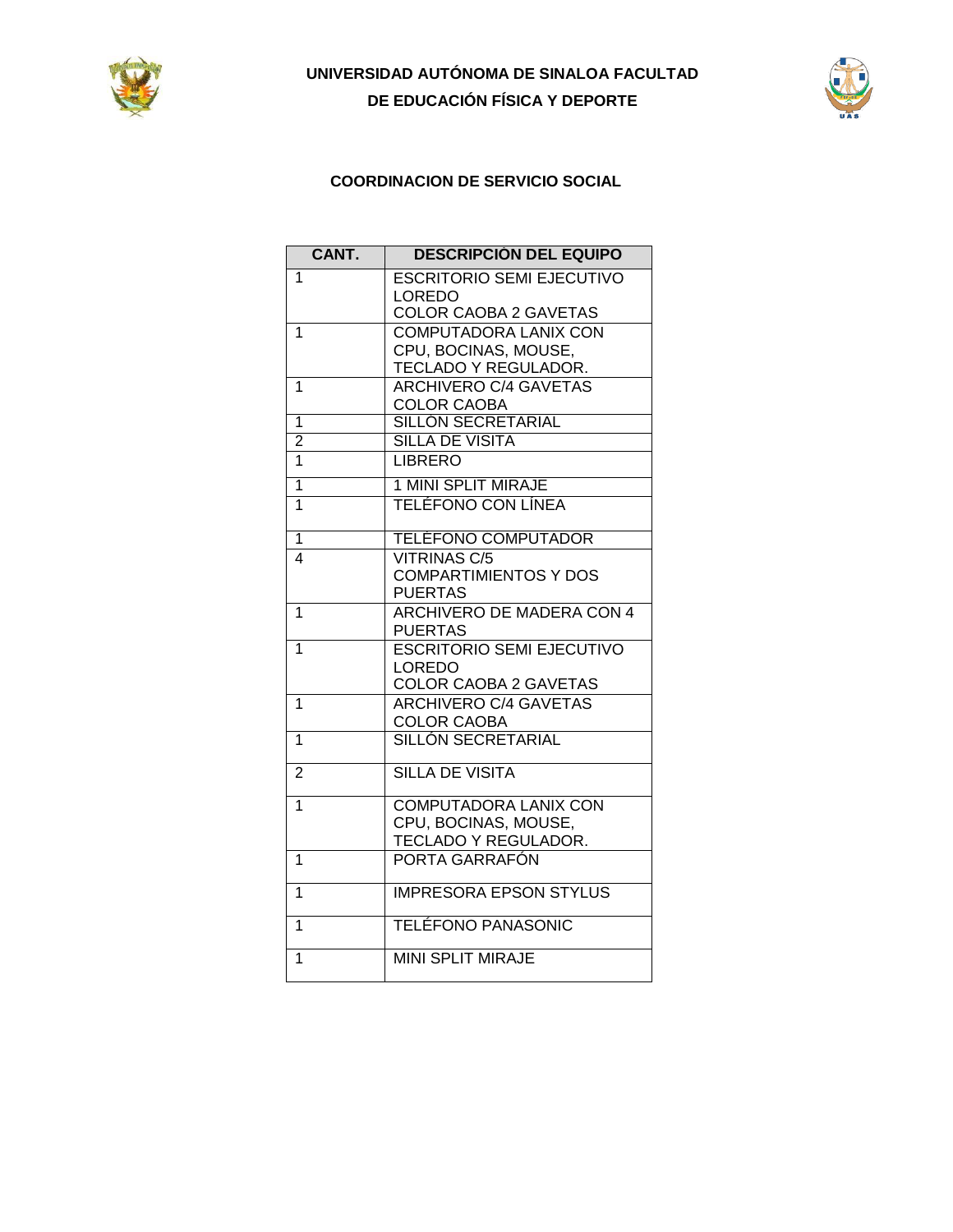



### **COORDINACION DE PRACTICA PROFESIONAL**

| CANT.          | <b>DESCRIPCIÓN DEL EQUIPO</b> |
|----------------|-------------------------------|
| 1              | SILLON EJECUTIVO COLOR GRIS   |
| 2              | SILLAS COLOR GRIS DE VISITA   |
| 1              | IMPRESORA EPSON STYLUS 110    |
| 1              | PC ENSAMBLADA UAS DCBI        |
|                | 291254                        |
| 1              | REGULADOR UAS DCBI 26428      |
| 1              | <b>CAJON CON 4 GAVETAS</b>    |
| 1              | <b>ESCRITORIO SECRETARIAL</b> |
| 1              | ESCRITORIO SEMI EJECUTIVO     |
|                | LOREDO                        |
|                | COLOR CAOBA 2 GAVETAS         |
| 2              | ESCRITORIO SENCILLO           |
| 3              | SILLAS NORMALES UNA NEGRA     |
|                | Y DOS GRIS                    |
| 1              | SILLON EJECUTIVO GRIS         |
| $\overline{2}$ | COMPUTADORA LANIX CON         |
|                | CPU, BOCINAS, MOUSE,          |
|                | TECLADO Y REGULADOR.          |
| 1              | MINI SPLIT                    |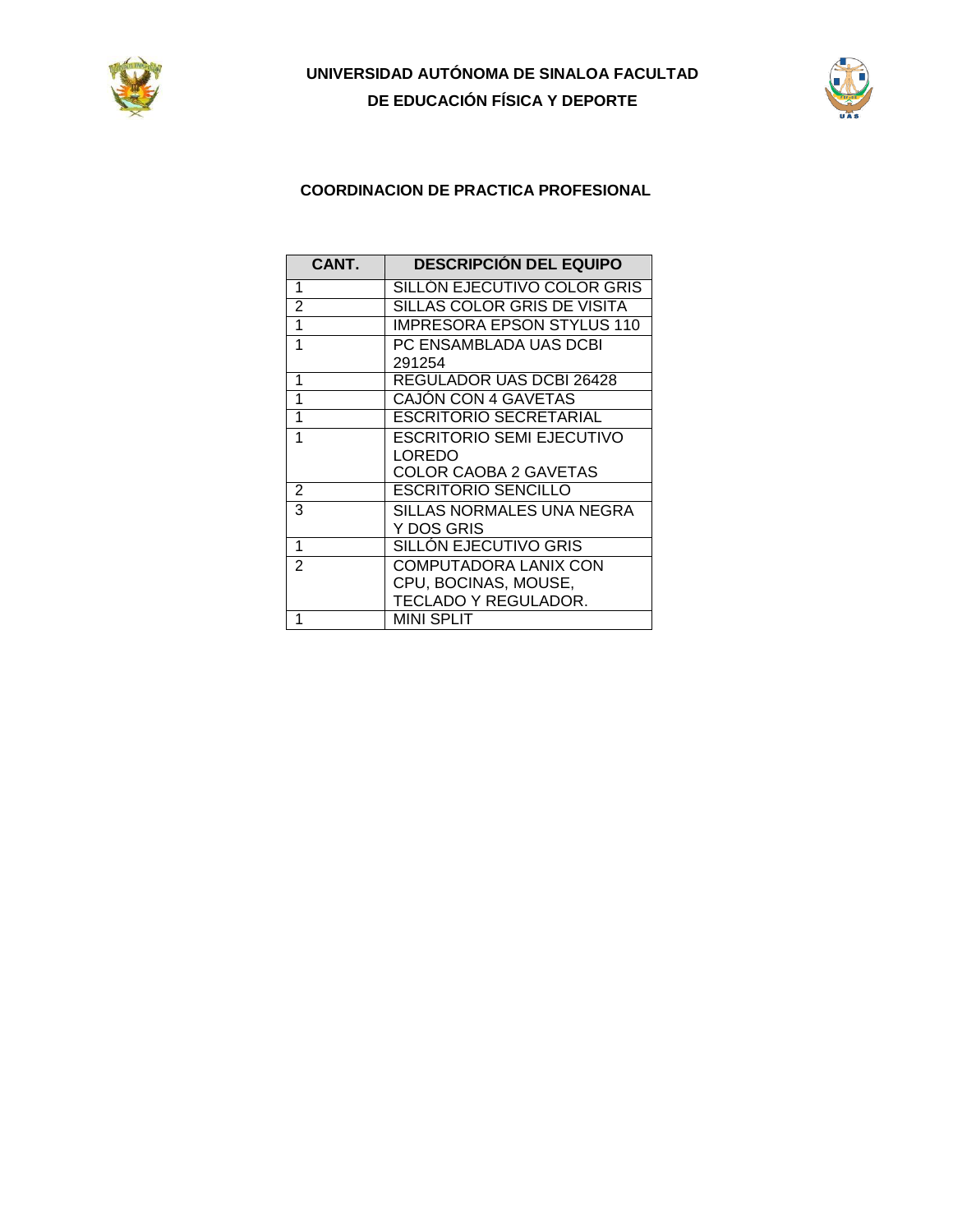



### **COORDINACION PLANEACION Y DESARROLLO**

| CANT. | <b>DESCRIPCION DEL EQUIPO</b> |
|-------|-------------------------------|
|       | <b>ESCRITORIO CHICO</b>       |
|       |                               |
|       | <b>ARCHIVERO C/4 GAVETAS</b>  |
|       | <b>COLOR CAOBA</b>            |
|       | MUEBLE GABINETE               |
|       | EMPOTRABLE 4 PUERTAS U.A.S.   |
|       | D.C.B.I. 244872               |
|       | SILLON SECRETARIAL            |
|       | SILLÓN DE VISITA              |
|       | <b>COMPUTADORA LANIX CON</b>  |
|       | CPU, BOCINAS, MOUSE,          |
|       | TECLADO Y REGULADOR.          |
|       | <b>CESTO DE BASURA</b>        |
|       |                               |
|       |                               |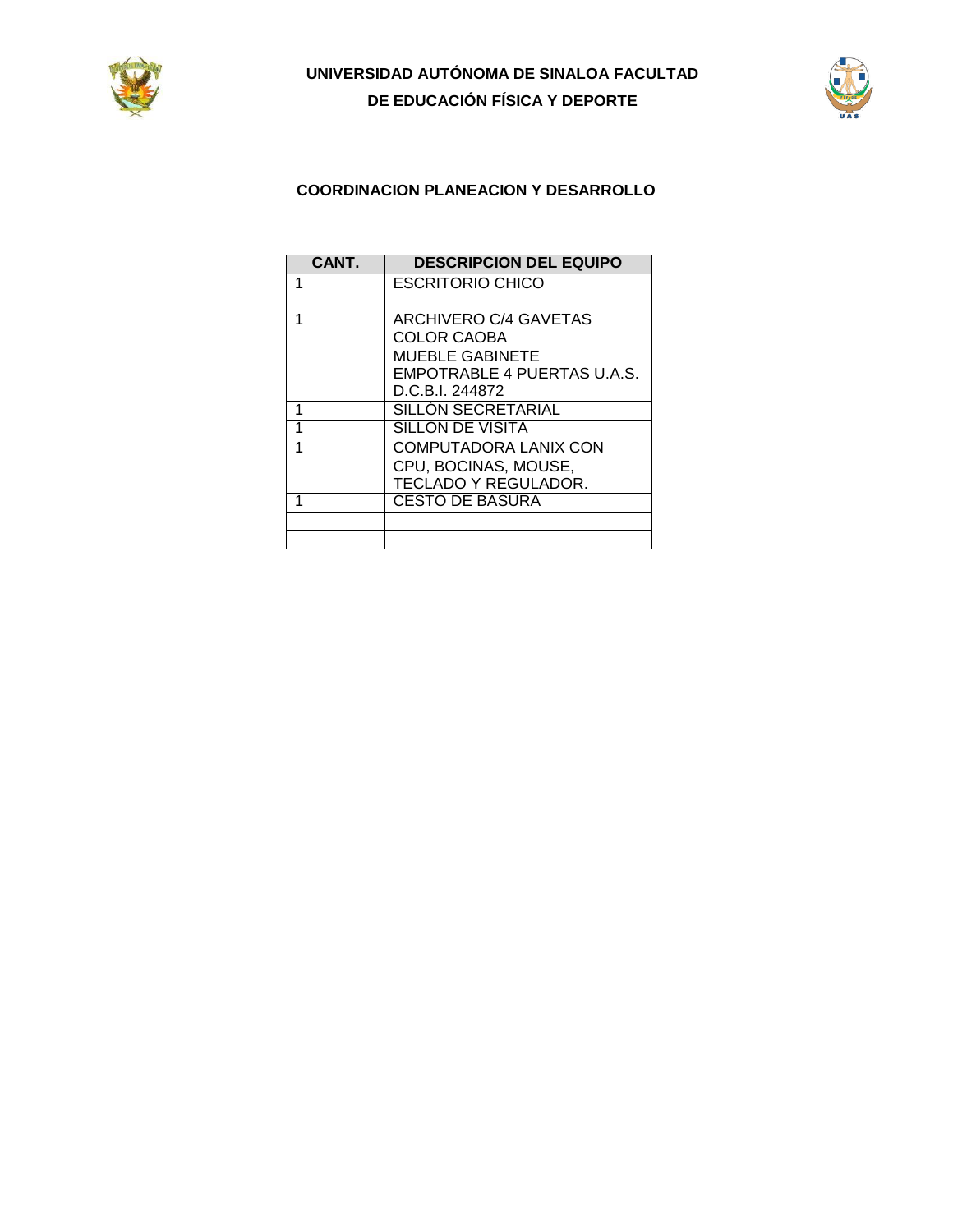



### **COORDINACION EXTENCION Y DIFUCION CULTURAL**

| CANT. | <b>DESCRIPCION DEL EQUIPO</b>                                              |
|-------|----------------------------------------------------------------------------|
|       | <b>ESCRITORIO SEMI EJECUTIVO</b><br>LOREDO<br><b>COLOR CAOBA 2 GAVETAS</b> |
|       | COMPUTADORA LANIX CON<br>CPU, BOCINAS, MOUSE,<br>TECLADO Y REGULADOR.      |
|       | SILLON SECRETARIAL 96689                                                   |
| າ     | <b>SILLA DE VISITA</b>                                                     |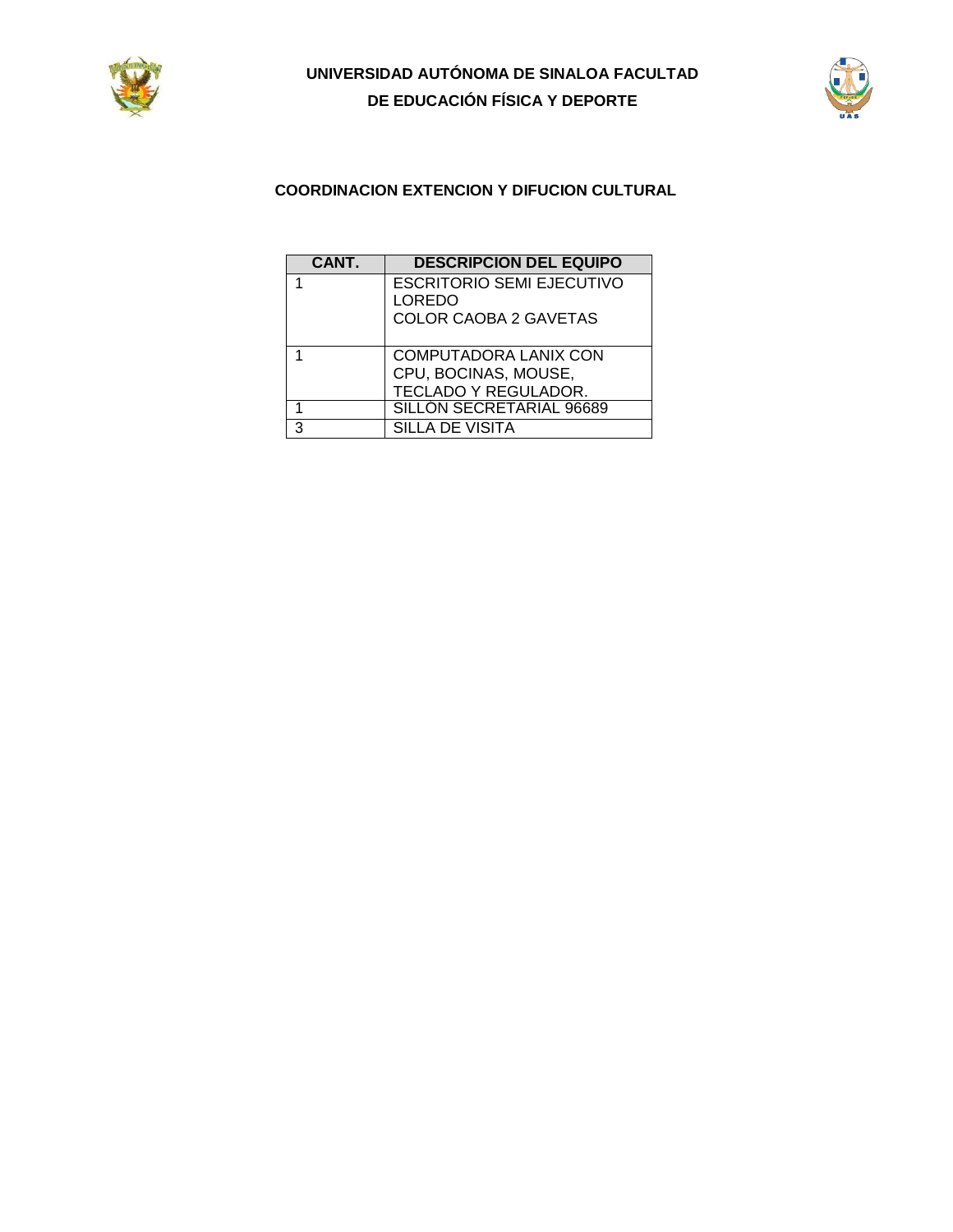



### **COORDINACION DE TUTORIAS**

| CANT. | <b>DESCRIPCION DEL EQUIPO</b>     |
|-------|-----------------------------------|
| 1     | ESCRITORIO SEMI EJECUTIVO         |
|       | LOREDO                            |
|       | COLOR CAOBA 2 GAVETAS             |
| 1     | ARCHIVERO C/3 GAVETAS             |
| 1     | SILLÓN EJECUTIVO ERGOS 143        |
|       | U.A.S. D.C.B.I. 96693             |
| 1     | LIBRERO CON 2 PUERTAS Y 3         |
|       | <b>ESTANTES</b>                   |
| 1     | COMPUTADORA DE ESCRITORIO         |
|       | HP PENTIUM U.A.S. D.C.B.I.        |
|       | 144114                            |
| 1     | MONITOR HP W17E U.A.S.            |
|       | D.C.B.I. 299514                   |
| 1     | COMPUTADORA LAPTOP HP             |
|       | COMPAQ 6520S                      |
| 1     | IMPRESORA HP LASERJET             |
|       | P <sub>1505</sub>                 |
| 2     | SILLAS DE VISITA. U.A.S. D.C.B.I. |
|       | 244894                            |
| 1     | <b>PROYECTOR</b>                  |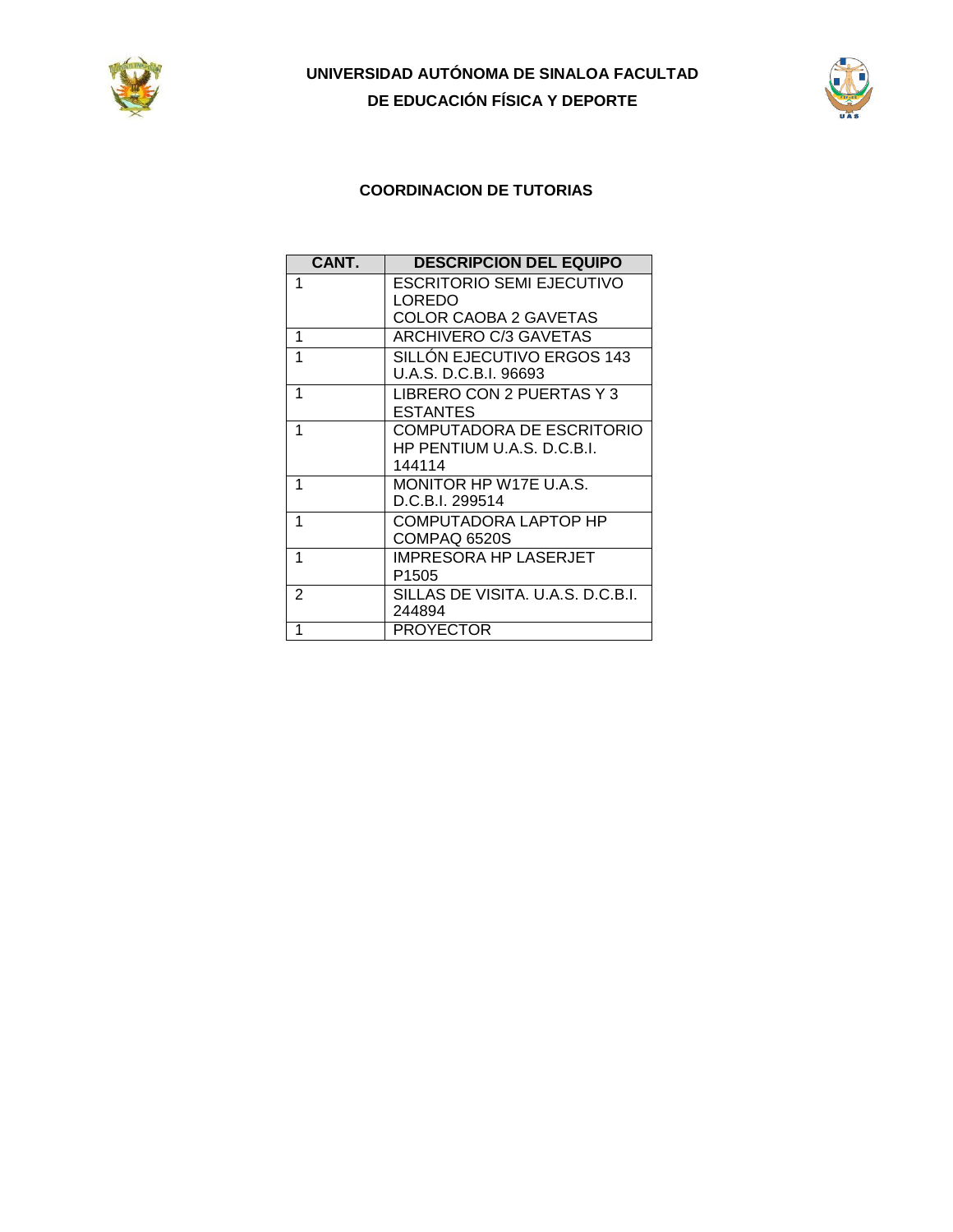



## **CONTROL ESCOLAR**

| CANT.          | <b>DESCRIPCIÓN DEL EQUIPO</b>     |
|----------------|-----------------------------------|
| 1              | <b>ESCRITORIO SEMI EJECUTIVO</b>  |
|                | LOREDO                            |
|                | <b>COLOR CAOBA 2 GAVETAS</b>      |
|                | U.A.S. D.C.B.I. 244878            |
| 1              | ESCRITORIO C/CAJON LOREDO         |
|                | <b>COLOR CAOBA</b>                |
|                | U.A.S. D.C.B.I. 244913            |
| 1              | <b>MUEBLE GABINETE</b>            |
|                | <b>EMPOTRABLE 4 PUERTAS</b>       |
| 1              | ARCHIVERO C/4 GAVETAS             |
|                | <b>COLOR CAOBA</b>                |
| $\overline{1}$ | <b>SILLA SECRETARIAL</b>          |
| $\overline{1}$ | <b>CAJON PARA ARCHIVOS</b>        |
| 1              | MUEBLE CON 3 DIVICIONES           |
|                | <b>CON JAJON PARA ARCHIVOS</b>    |
| 1              | <b>STANTE 4 PUERTAS</b>           |
| $\overline{2}$ | <b>COMPUTADORA LANIX CON</b>      |
|                | CPU, BOCINAS, MOUSE,              |
|                | TECLADO Y REGULADOR.              |
| 1              | <b>IMPRESORA HP LASERJET 1300</b> |
| $\overline{1}$ | <b>HP COLOR LASERJET 2605DN</b>   |
| $\overline{1}$ | <b>PERFORADORA</b>                |
| $\overline{1}$ | <b>TELEFONO NORTEL</b>            |
| $\overline{1}$ | <b>TELEFONO PANASONIC</b>         |
| $\overline{1}$ | COMPUTADORA HP L1710              |
| $\overline{1}$ | <b>SACAPUNTA ELECTRICO</b>        |
| 1              | CHECADOR DIGITAL 4000             |
|                | <b>SENSOR</b>                     |
| 1              | AIRE ACONDICIONADO YORK           |
| $\overline{1}$ | STANTE 4 PUERTAS                  |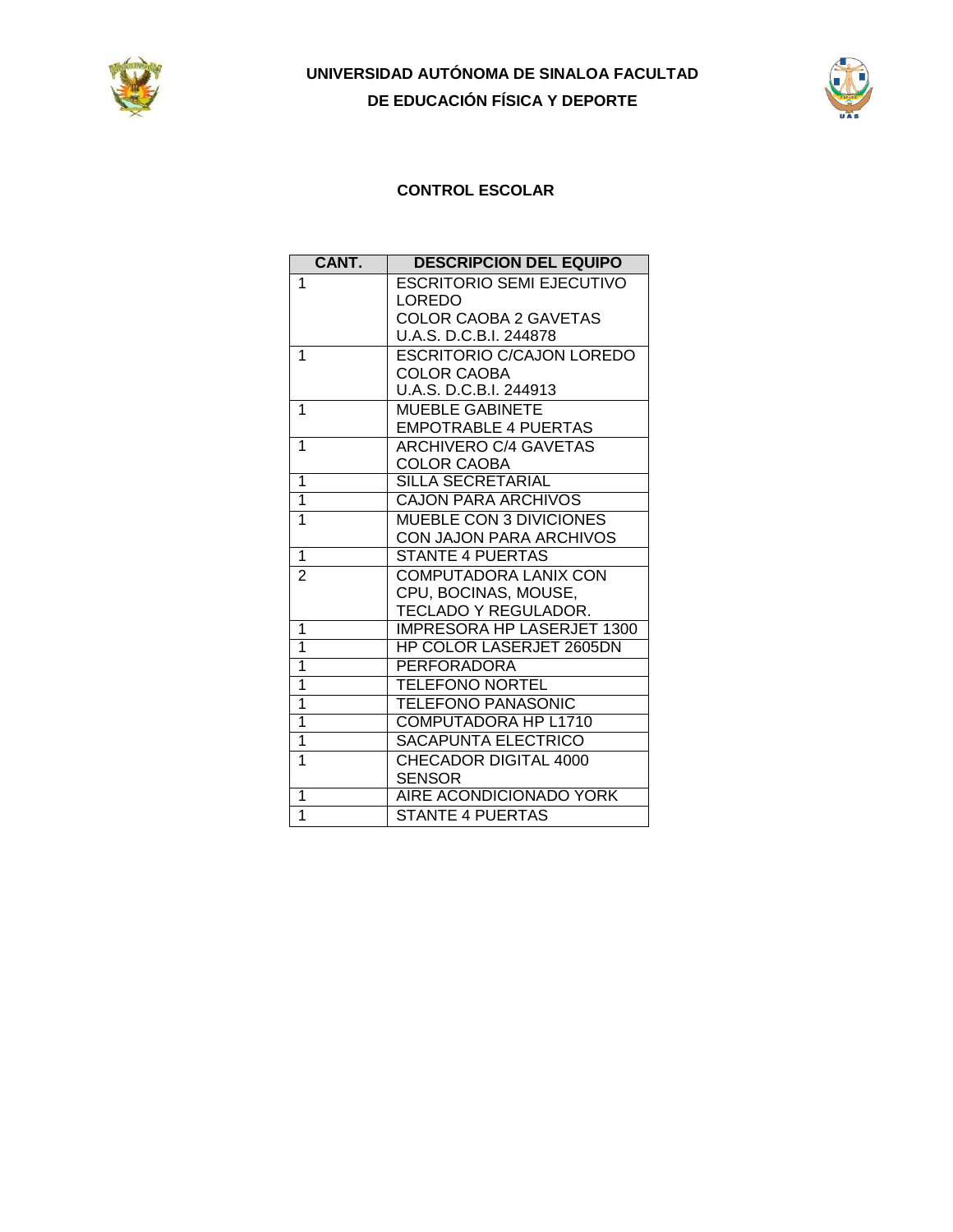



### **COORDINACION DE TURNO**

| CANT.           | <b>DESCRIPCIÓN DEL EQUIPO</b>    |
|-----------------|----------------------------------|
| 33              | <b>BALONES DE BASQUETBOL</b>     |
|                 |                                  |
| 19              | <b>BALONES DE VOLEIBOL</b>       |
| $\overline{5}$  | <b>BALONES DE FUTBOL</b>         |
| $\overline{4}$  | <b>BALONES MEDICINALES</b>       |
| $\overline{1}$  | <b>VIDEOPROYECTOR EDSON</b>      |
|                 | <b>EPSON POWER LITE 900</b>      |
|                 | MODELO H3859 SERIE               |
|                 | PA2F130114L S/NT                 |
| 1               | <b>VIDEO PROYECTOR</b>           |
| $\overline{1}$  | <b>RED DE VOLEIBOL</b>           |
| 1               | <b>EXTENSIÓN ELECTRIC DE 15</b>  |
|                 | <b>METROS</b>                    |
| 1               | <b>COMPRESOR NO INV.UAS.DCBI</b> |
|                 | 151318                           |
| 1               | <b>ARCHIVO DE MADERA CON 4</b>   |
|                 | <b>GAVETAS</b>                   |
| 10              | <b>BALAS PARA ATLETISMO</b>      |
| 10              | <b>DISCOS PARA ATLETISMO</b>     |
| 3               | <b>ESTAFETAS P/ATLETISMO</b>     |
| $\overline{1}$  | <b>ESCRITORIO MEDIANO DE DOS</b> |
|                 | <b>CAJONES</b>                   |
| $\overline{c}$  | <b>SILLAS</b>                    |
| $\overline{7}$  | <b>JABALINAS</b>                 |
| 3               | <b>ESTANTES DE 4 DIVICIONES</b>  |
| $\overline{1}$  | <b>REGULADOR DE CORRIENTE</b>    |
|                 | EOOD35373 INV. UAS.DCBI          |
|                 | 70183                            |
| 1               | <b>REGULADOR DE CORRIENTE</b>    |
|                 | <b>MICRO STAR</b>                |
|                 | SERIE 1625113412 S/N/I           |
| 1               | <b>REGULADOR DE CORRIENTE</b>    |
|                 | <b>MICRO STAR</b>                |
|                 | SERIE 1625113404                 |
| $\overline{20}$ | PELOTAS DE PLASTICO              |
| $\overline{17}$ | <b>AROS</b>                      |
| $\overline{13}$ | <b>CONOS MEDIANOS</b>            |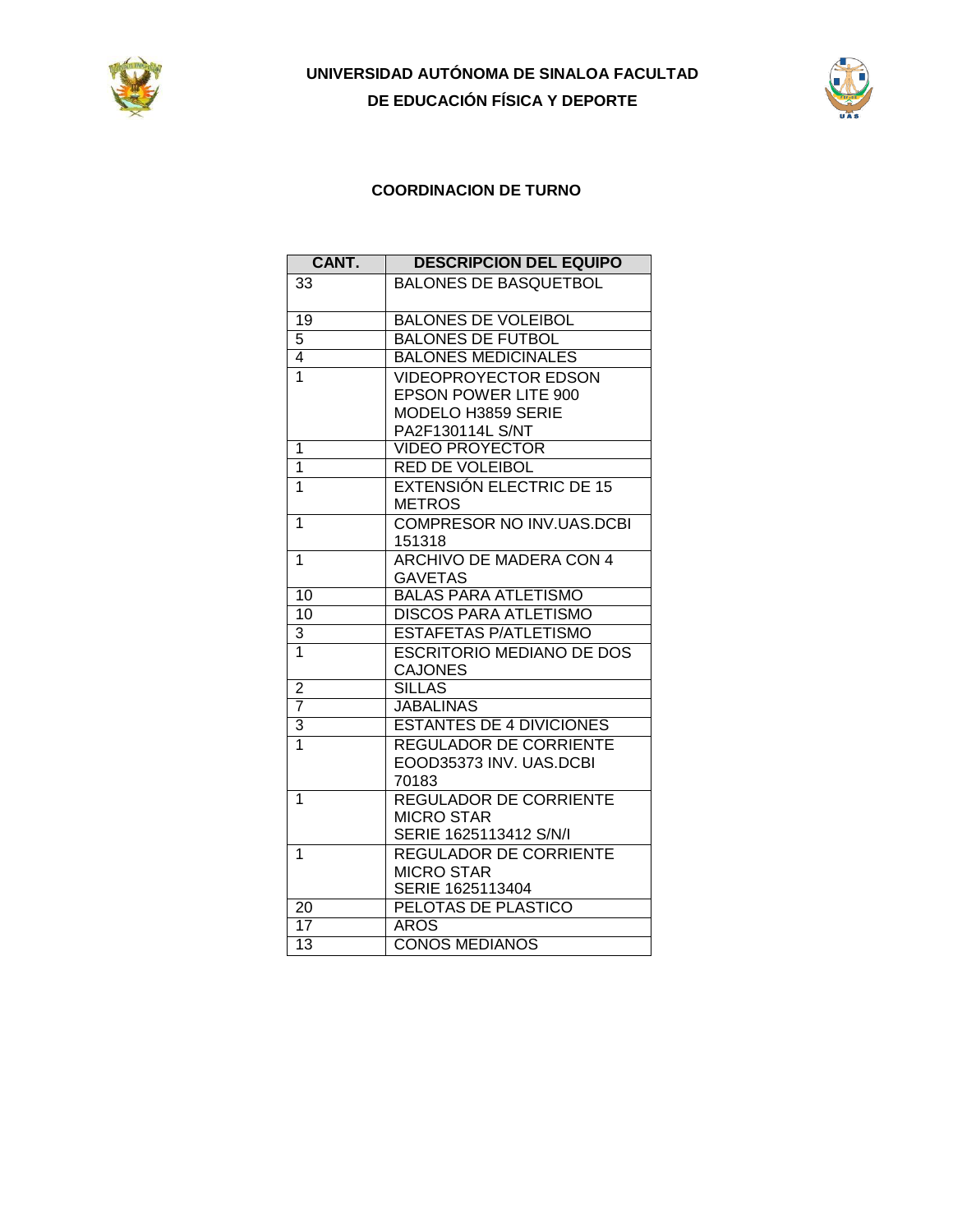



### **RECEPCION**

| CANT.          | <b>DESCRIPCIÓN DEL EQUIPO</b>                           |
|----------------|---------------------------------------------------------|
| 1              | AIRE ACONDICIONADO MARCA                                |
|                | <b>YORK</b>                                             |
|                | 710166 INV. UAS.DCBI.                                   |
| 1              | <b>MONITOR LANIX A COLOR</b>                            |
|                | SERIE M988BJAD24975                                     |
|                | SIN INV. UAS. DCBI.                                     |
| 1              | <b>TECLADO LANIX SERIE</b>                              |
|                | 24502685B                                               |
|                | SIN INV. UAS DCBI.                                      |
| 1              | CPU HP. MXL91010TM                                      |
|                | SIN INV. UAS DCBI.                                      |
| 1              | <b>REGULADOR MICRO STAR</b>                             |
|                | <b>NEGRO SERIE 1626800072</b>                           |
|                | SIN INV. UAS DCBI.                                      |
| 1              | IMPRESORA HP CNB9J39643                                 |
|                | SIN INV. UAS DCBI.                                      |
| 1              | <b>ARCHIVERO 2 GAVETAS</b>                              |
|                | SIN INV. UAS DCBI.                                      |
| 1              | <b>TELEFONO PANASONIC BLANCO</b>                        |
|                | SERIE 4DBVC012458                                       |
|                | SIN INV.UAS DCBI.                                       |
| 1              | <b>TELEFONO NORTEL NEGRO</b>                            |
|                | 1210                                                    |
|                | SIN INV. UAS DCBI.                                      |
| 1              | MUEBLE DE MELAMINA COLOR                                |
|                | MADERA                                                  |
|                | SIN INV. UAS DCBI.                                      |
| $\overline{2}$ | SILLAS DE PLIANA COLOR GRIS                             |
|                | SIN INV. UAS DCBI                                       |
| 1              | SILLA SECRETARIAL NEGRA                                 |
|                | SIN INV UAS DCBI                                        |
| 1              | BOTE DE BASURA NEGRO                                    |
|                | SIN INV. UAS DCBI.                                      |
| 1              | RELOJ QUARTZ NEGRO                                      |
| 1              | <b>UAS 35492 DCBI.</b><br><b>EXTINGUIDOR AMEREX TC-</b> |
|                | 3ALM124, LUX                                            |
|                | SIN INV. UAS DCBI                                       |
| 1              | PORTA PAPELES NEGRO                                     |
|                | SIN INV. UAS DCBI.                                      |
|                |                                                         |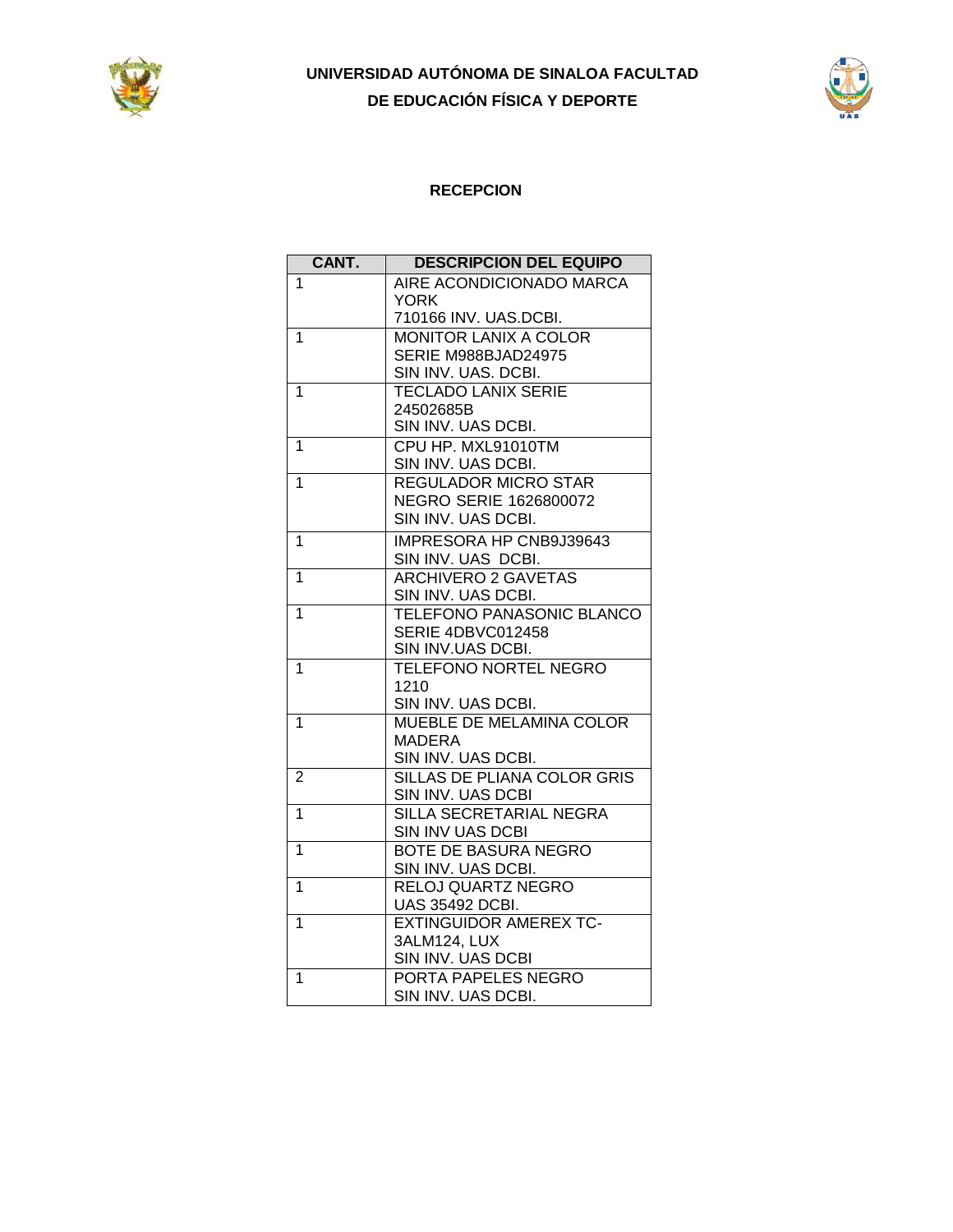



### **LABORATORIO DE FISIOTERAPIA Y EVALUACIÓN FÍSICA DEPORTIVA**

| CANT.          | <b>DESCRIPCION DEL EQUIPO</b>     |
|----------------|-----------------------------------|
| 1              | COMPUTADORA MARCA HP              |
|                | PENTIUM INSIDE                    |
| 1              | <b>ESCRITORIO EN FORMA DE "L"</b> |
|                | <b>CAMILLA PARA VALORAR</b>       |
|                | <b>PACIENTES</b>                  |
| 1              | <b>VITRINA CON MEDICAMENTO</b>    |
| $\overline{2}$ | <b>SILLAS</b>                     |
| 1              | <b>TELEFONO</b>                   |
| 1              | <b>SILLA MOVIL</b>                |
| 1              | PLICOMETRO MARCA                  |
|                | <b>HARPENTER</b>                  |
|                | AIRE ACONDICIONADO                |

#### **EQUIPO DE CUBICULO DE ANTROPOMETRIA**

| CANT. | <b>DESCRIPCIÓN DEL EQUIPO</b>     |
|-------|-----------------------------------|
| 1     | COMPUTADORA MARCA HP              |
|       | PENTIUM INSIDE                    |
| 1     | <b>ESCRITORIO EN FORMA DE "L"</b> |
| 1     | CAMILLA PARA VALORAR              |
|       | <b>PACIENTES</b>                  |
| 1     | <b>VITRINA CON MEDICAMENTO</b>    |
| 1     | <b>SILLAS</b>                     |
| 1     | <b>TELEFONO</b>                   |
| 1     | <b>SILLA MOVIL</b>                |
| 1     | PLICOMETRO MARCA                  |
|       | <b>HARPENTER</b>                  |
| 1     | <b>ESCRITORIO</b>                 |
| 1     | <b>MESA GIRATORIA</b>             |
| 1     | CAMILLA                           |
| 1     | <b>COMPUTADORA PENTIUM IV</b>     |
|       | LANIX UAS DCBI 291248             |
| 1     | <b>IMPRESORA</b>                  |
| 1     | SPIROLAB II (ESPIROMETRO)         |
| 2     | <b>SILLAS</b>                     |

#### **EQUIPO DE CUBICULO DE TENS**

| CANT. | <b>DESCRIPCIÓN DEL EQUIPO</b> |
|-------|-------------------------------|
|       | <b>EQUIPO DE TENS MARCA</b>   |
|       | GLOBUS 300                    |
|       | CAMILLA                       |
|       | <b>MESA GIRATORIA</b>         |
|       | SILLA                         |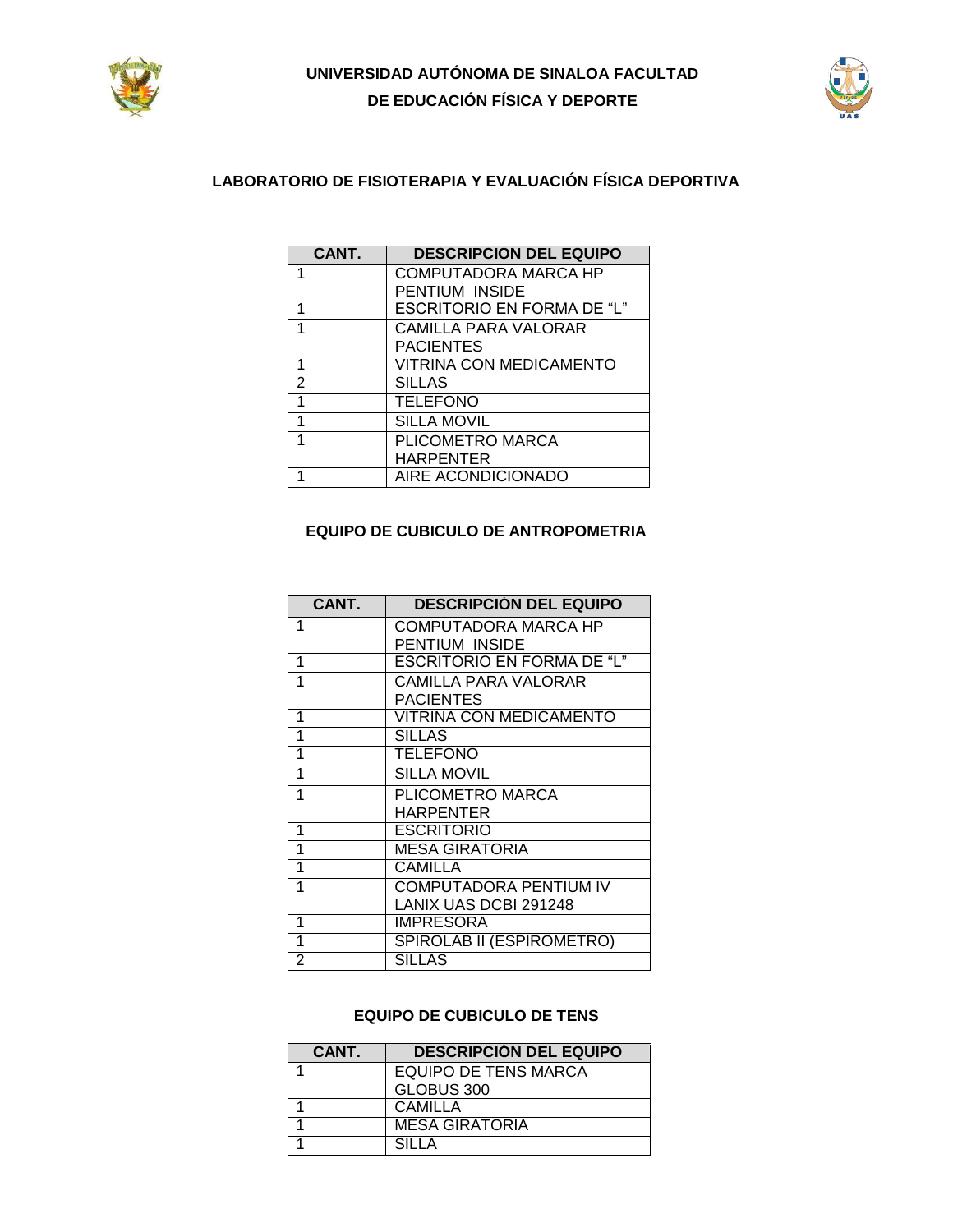#### **EQUIPO DE CUBICULO DE ULTRASONIDO**

| CANT. | <b>DESCRIPCION DEL EQUIPO</b> |
|-------|-------------------------------|
|       | ULTRASONIDO MARCA             |
|       | <b>COSMOGRAMA</b>             |
|       | CAMILLA                       |
|       | SIL I                         |

### **EQUIPO DE AREA DE REHABILITACION**

| CANT. | <b>DESCRIPCIÓN DEL EQUIPO</b>                                                              |
|-------|--------------------------------------------------------------------------------------------|
| 1     | <b>ESCRITORIO</b>                                                                          |
| 1     | <b>LIBRERO</b>                                                                             |
| 1     | <b>COMPUTADORA</b>                                                                         |
| 1     | <b>ISOKINETIC SYSTEM</b>                                                                   |
| 1     | <b>CAMINADORA MARCA SCIFE</b>                                                              |
| 1     | CICLOERGOMETRO MARCA                                                                       |
|       | <b>SCIFE</b>                                                                               |
| 10    | <b>SILLAS</b>                                                                              |
| 1     | <b>SILLA MOVIL</b>                                                                         |
| 1     | <b>EQUIPO ANTROPOMETRICO</b><br>(ESTADIMETRO, PLICOMETRO,<br><b>COMPAS GRANDE Y CHICO)</b> |

#### **RECEPCION**

| <b>CANT.</b> | <b>DESCRIPCIÓN DEL EQUIPO</b> |
|--------------|-------------------------------|
|              | <b>LIBRERO</b>                |
|              | SILLAS                        |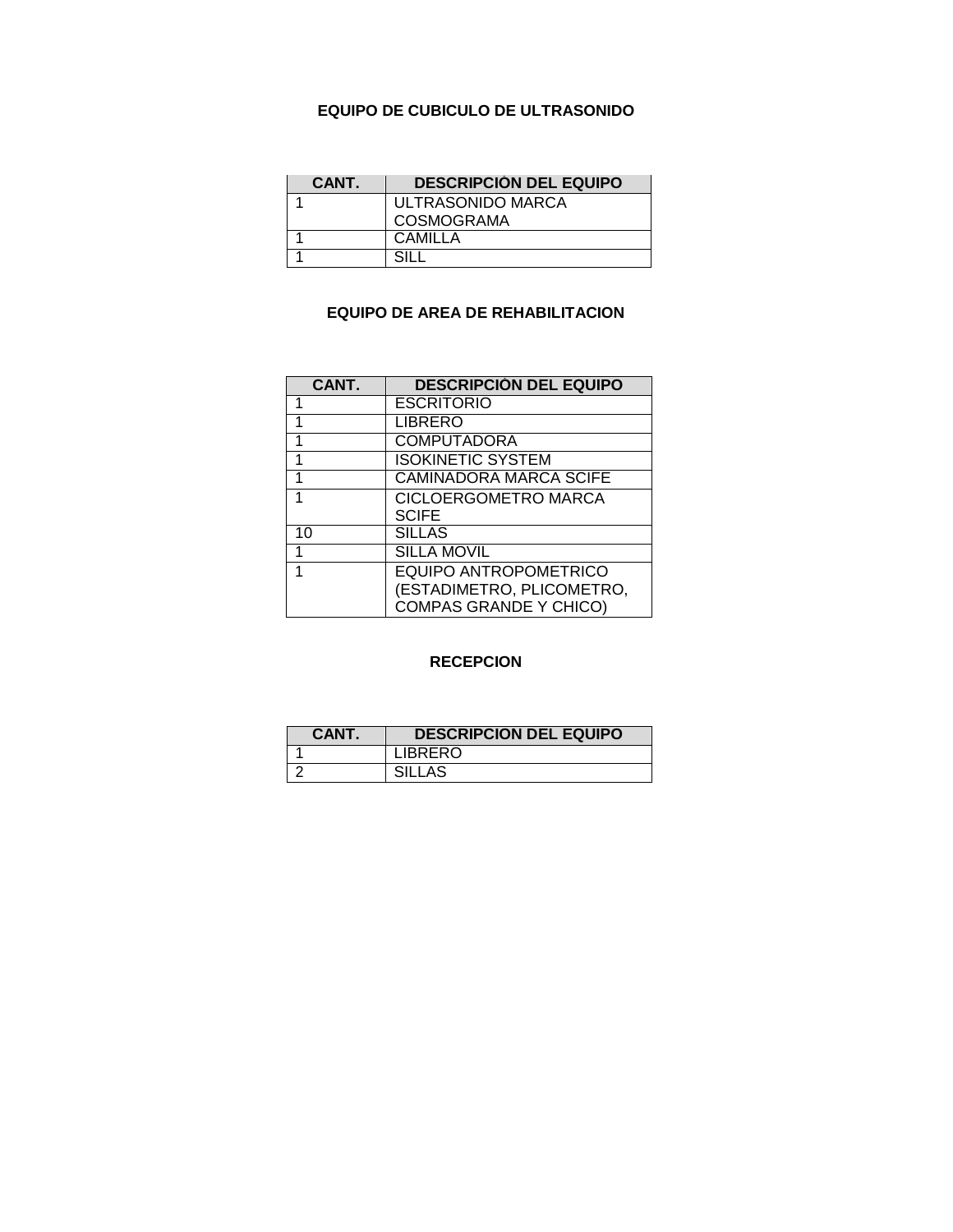



### **CENTRO DE COPIADO**

| CANT. | <b>DESCRIPCIÓN DEL EQUIPO</b> |
|-------|-------------------------------|
|       |                               |
| 2     | MINI WIRE 130                 |
| 1     | ACEGRAPAS FIFA PILOT          |
| 1     | <b>ACEGRAPAS ACME 857</b>     |
| 1     | ENMICADORA HEATSEAL 40        |
| 1     | ENMICADORA OFFICE DIPOT       |
| 2     | <b>ESTANTERIAS GABINETES</b>  |
| 1     | DESPACHADOR DE AGUA           |
|       | GXCF502 - SENG                |
|       | IST0704J03944                 |
| 1     | <b>ABANICO</b>                |
| 1     | <b>MEZA LARGA</b>             |
|       | SILLA                         |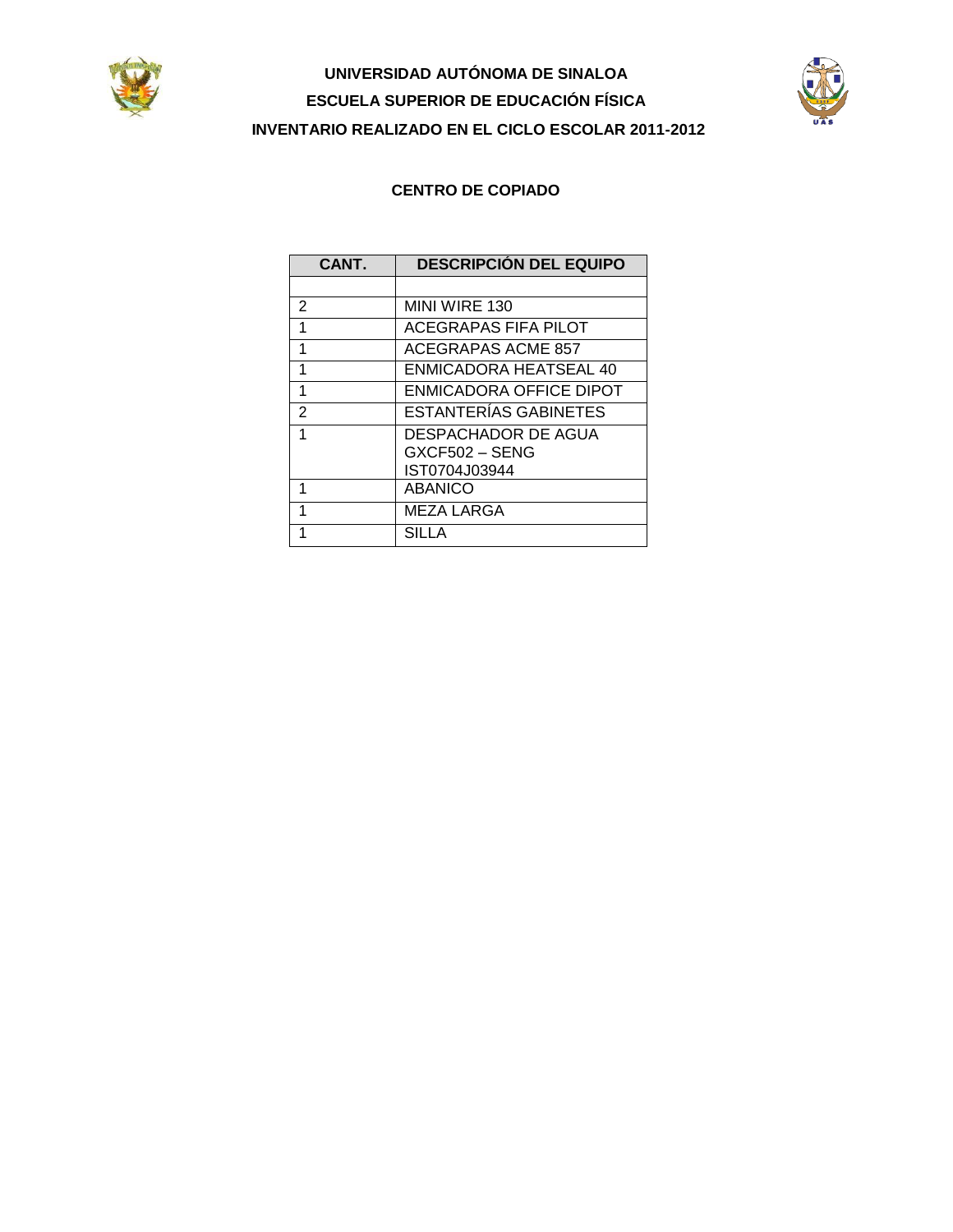



| CANT.           | <b>DESCRIPCIÓN DEL EQUIPO</b>       |
|-----------------|-------------------------------------|
| 1               | MINIESPLIT DE 2 TONELADAS           |
|                 | <b>MARCA MIRAGE</b>                 |
|                 | 801606113 INV, UAS, DCBI,           |
|                 | 299529                              |
| 1               | MINIESPLIT 2 TONELADAS              |
|                 | <b>MARCA MIRAGE</b>                 |
|                 | 801606288 INV. DCBI. 299531         |
| 1               | <b>VIDEO PROYECTOR VIEW</b>         |
|                 | <b>SONIC</b>                        |
|                 | ES NUEVO NO TIENE NUMERO            |
|                 | DE REGISTRO DCBI.                   |
| 1               | COMPUTADORA HP                      |
|                 | SIN NUMERO DE REGISTRO              |
|                 | <b>DCBI</b>                         |
| 1               | UN TECLADO LANIX                    |
|                 | <b>SIN REGISTRO DCBI</b>            |
| 1               | <b>REGULADOR DE VOLTAJE</b>         |
|                 | <b>MICRO STAR</b>                   |
|                 | <b>SIN NUMERO DCBI</b>              |
| 1               | <b>GABINETE PARA</b>                |
|                 | <b>COMPUTADORA</b>                  |
|                 | SIN NUMERO DCBI                     |
| 1               | <b>PIZARRON INTELIGENTE</b>         |
| 1               | <b>SMART BOARD</b>                  |
|                 | <b>PIZARRON NORMAL</b>              |
|                 | <b>PINTARRON</b><br><b>CORTINAS</b> |
| 8<br>4          | <b>CORTINEROS</b>                   |
| 54              | <b>SILLAS NUEVAS</b>                |
|                 |                                     |
| $\overline{27}$ | <b>MESAS</b>                        |
| 1               | ESCRITORIO PARA MAESTRO             |
|                 | Y SILLA                             |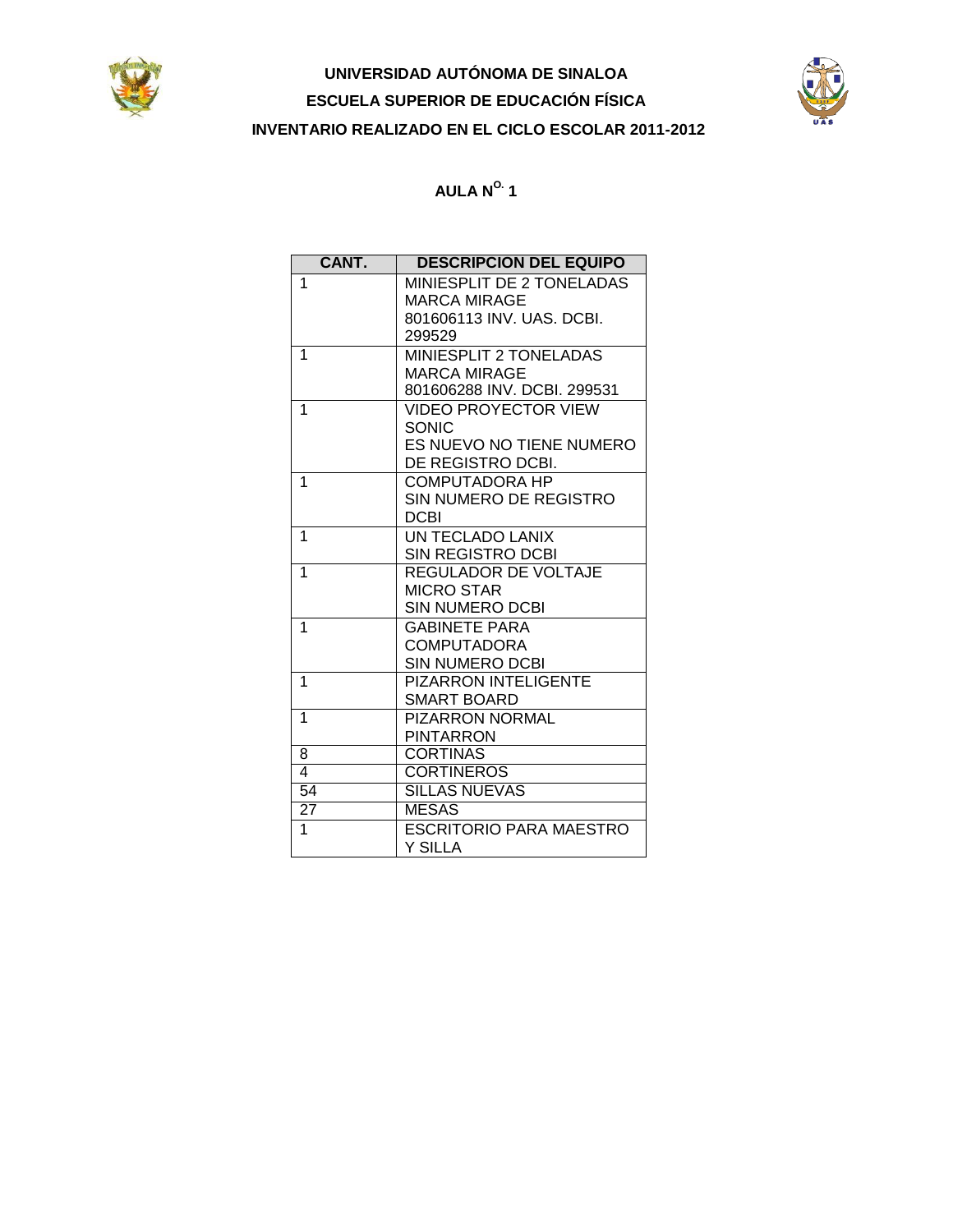



| CANT. | <b>DESCRIPCIÓN DEL EQUIPO</b>       |
|-------|-------------------------------------|
| 1     | MINIESPLIT DE 2 TONELADAS           |
|       | <b>MARCA MIRAGE</b>                 |
|       | 801601951 INV. UAS. DCBI.           |
|       | 299527                              |
| 1     | <b>MINIESPLIT 2 TONELADAS</b>       |
|       | <b>MARCA MIRAGE</b>                 |
|       | 801601961 INV. DCBI. 299528         |
| 1     | VIDEO PROYECTOR 3M, X551            |
|       | F6LO16490 INV. UAS. DCBI.           |
|       | 291264                              |
| 1     | <b>COMPUTADORA PENTIUM IV</b>       |
|       | LANIX                               |
|       | 0705374534 INV. UAS. DCBI           |
|       | 291210                              |
| 1     | REGULADOR DE VOLTAJE                |
|       | <b>MICRO STAR</b>                   |
|       | 16267010861 INV. UAS. DCBI<br>30003 |
| 1     | <b>GABINETE PARA</b>                |
|       | <b>COMPUTADORA</b>                  |
|       | SIN NUMERO DCBI                     |
| 1     | <b>PIZARRON INTELIGENTE</b>         |
|       | <b>SMART BOARD</b>                  |
| 1     | PIZARRON NORMAL                     |
|       | <b>PINTARRON</b>                    |
| 8     | <b>CORTINAS</b>                     |
| 4     | <b>CORTINEROS</b>                   |
| 50    | <b>SILLAS</b>                       |
| 26    | <b>MESAS</b>                        |
|       |                                     |
| 1     | <b>ESCRITORIO PARA MAESTRO</b>      |
|       | <b>Y SILLA</b>                      |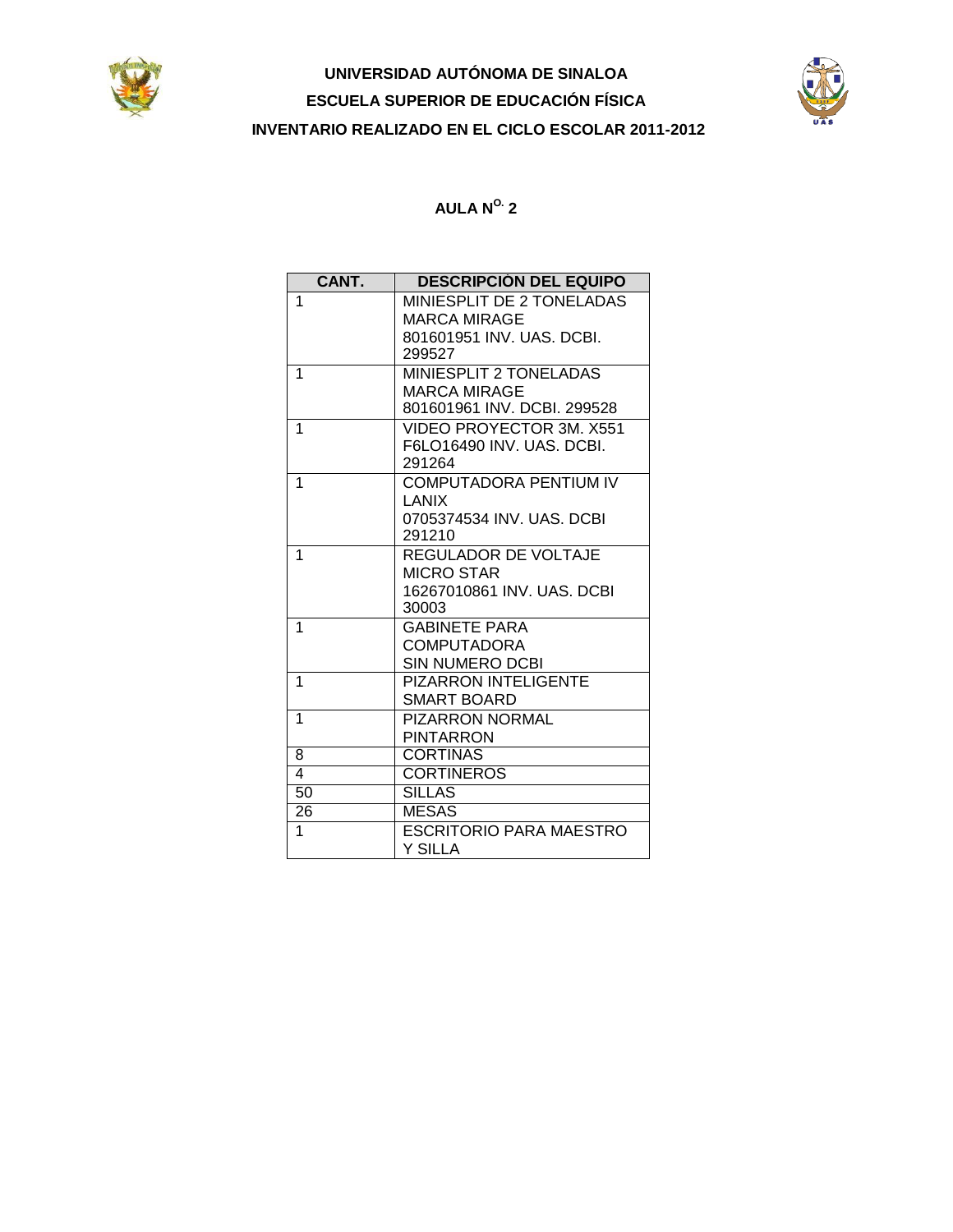



| CANT. | <b>DESCRIPCIÓN DEL EQUIPO</b>                    |
|-------|--------------------------------------------------|
| 1     | MINIESPLIT 2 TONELADAS                           |
|       | <b>MARCA MIRAGE</b>                              |
|       | 801606232 INV. UAS. DCBI.                        |
|       | 299532                                           |
| 1     | MINIESPLIT 2 TONELADAS                           |
|       | <b>MARCA MIRAGE</b><br>801606232 INV. UAS. DCBI. |
|       | 299532                                           |
| 1     | <b>VIDEO PROYECTOR EDSON</b>                     |
|       | <b>NEGRO</b>                                     |
|       | SIN NUMERO DE INVENTARIO                         |
|       | DCBI.                                            |
| 1     | <b>COMPUTADORA LANIX</b>                         |
|       | 0705374680 INV, UAS, DCBI                        |
|       | 291951                                           |
| 1     | REGULADOR DE VOLTAJE                             |
|       | <b>MICRO STAR</b>                                |
|       | 16267010862 INV. UAS. DCBI                       |
| 1     | 300036                                           |
|       | <b>GABINETE PARA</b><br><b>COMPUTADORA</b>       |
|       | <b>SIN NUMERO DCBI</b>                           |
| 1     | <b>PIZARRON INTELIGENTE</b>                      |
|       | <b>SMART BOARD</b>                               |
| 1     | <b>PIZARRON NORMAL</b>                           |
|       | <b>PINTARRON</b>                                 |
| 8     | <b>CORTINAS</b>                                  |
| 4     | <b>CORTINEROS</b>                                |
| 50    | <b>SILLAS</b>                                    |
| 26    | <b>MESAS</b>                                     |
| 1     | ESCRITORIO PARA MAESTRO Y                        |
|       | <b>SILLA</b>                                     |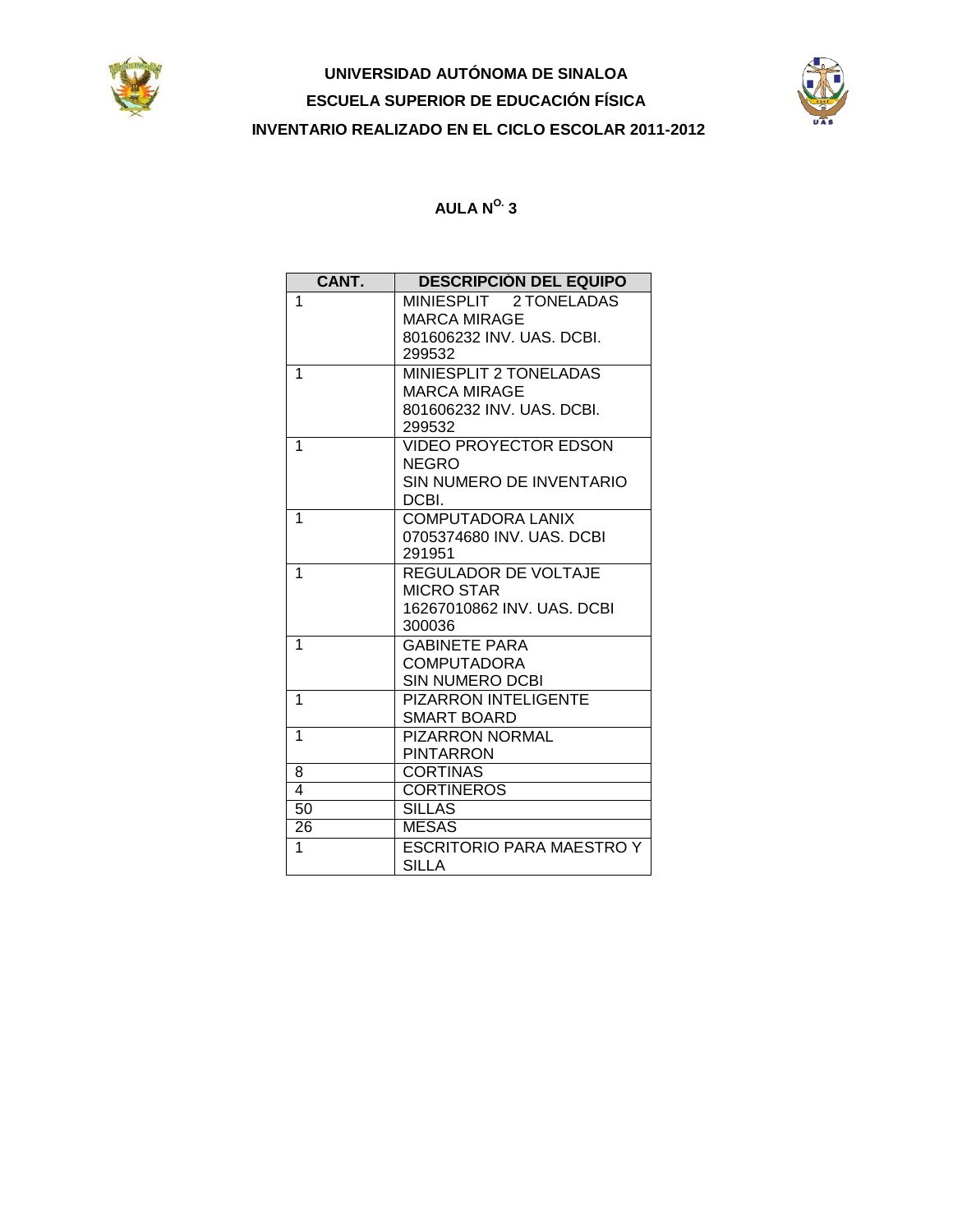



| CANT.                   | <b>DESCRIPCIÓN DEL EQUIPO</b>                                |
|-------------------------|--------------------------------------------------------------|
| 1                       | MINIESPLIT DE 2 TONELADAS<br><b>MARCA MIRAGE</b>             |
|                         | 801602192 INV. UAS. DCBI.<br>299539                          |
| $\overline{2}$          | TONELADAS MARCA MIRAGE<br>SIN NUMERO DE INVENTARIOS<br>DCBI. |
| 1                       | <b>VIDEO PROYECTOR EDSON</b><br><b>NEGRO</b>                 |
|                         | SIN NUMERO DE INVENTARIO<br>DCBI.                            |
| 1                       | <b>COMPUTADORA LANIX</b>                                     |
|                         | 0705374680 INV, UAS, DCBI<br>291951                          |
| 1                       | <b>REGULADOR DE VOLTAJE</b>                                  |
|                         | MICRO STAR NEGRO<br>16267010867 INV. UAS. DCBI               |
|                         | 300043                                                       |
| 1                       | <b>GABINETE PARA</b>                                         |
|                         | <b>COMPUTADORA</b><br>SIN NUMERO DCBI                        |
| 1                       | <b>PIZARRON INTELIGENTE</b>                                  |
|                         | <b>SMART BOARD</b>                                           |
| 1                       | <b>PIZARRON NORMAL</b>                                       |
|                         | <b>PINTARRON</b>                                             |
| 8                       | <b>CORTINAS</b>                                              |
| $\overline{\mathbf{4}}$ | <b>CORTINEROS</b>                                            |
| 49                      | <b>SILLAS</b>                                                |
| 25                      | <b>MESAS</b>                                                 |
| 1                       | <b>ESCRITORIO PARA MAESTRO Y</b>                             |
|                         | <b>SILLA</b>                                                 |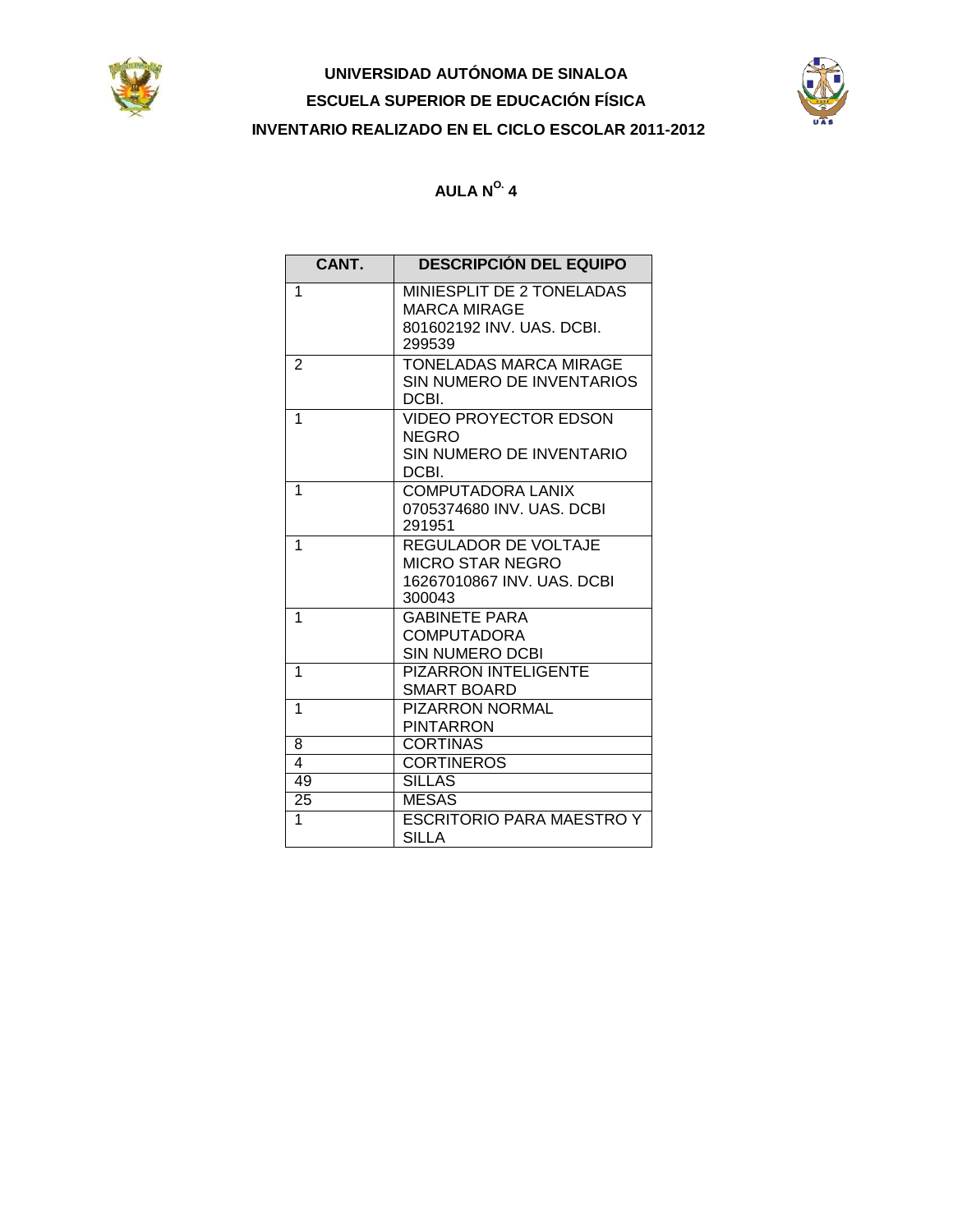



## $AULA N<sup>o.</sup> 5$

| CANT.          | <b>DESCRIPCIÓN DEL EQUIPO</b>                                                                  |
|----------------|------------------------------------------------------------------------------------------------|
| 1              | MINIESPLIT DE 2 TONELADAS<br><b>MARCA MIRAGE</b><br>80161936 INV. UAS. DCBI.                   |
|                | 299533                                                                                         |
| 1              | MINIESPLIT DE 2 TONELADAS<br><b>MARCA MIRAGE</b>                                               |
|                | 801601934 INV, UAS, DCBI,<br>299534                                                            |
| 1              | VIDEO PROYECTOR 3M<br>SIN NUMERO DE INVENTARIO<br>DCBI.                                        |
| 1              | <b>COMPUTADORA LANIX</b><br>0545374620 INV, UAS, DCBI<br>291222                                |
| 1              | <b>REGULADOR DE VOLTAJE</b><br><b>MICRO STAR NEGRO</b><br>16267010867 INV. UAS. DCBI<br>300043 |
| 1              | <b>GABINETE PARA</b><br>COMPUTADORA                                                            |
|                | 1291285 INV. UAS. DCBI                                                                         |
| 1              | <b>PIZARRON INTELIGENTE</b><br><b>SMART BOARD</b>                                              |
| 1              | <b>PIZARRON NORMAL</b><br><b>PINTARRON</b>                                                     |
| 8              | <b>CORTINAS</b>                                                                                |
| 4              | <b>CORTINEROS</b>                                                                              |
| 42             | <b>SILLAS</b>                                                                                  |
| 22             | <b>MESAS</b>                                                                                   |
| $\mathbf{1}$   | <b>ESCRITORIO PARA MAESTRO Y</b><br><b>SILLA</b>                                               |
| $\overline{2}$ | <b>ABANICOS DE TECHO SIN</b><br><b>SERIE</b>                                                   |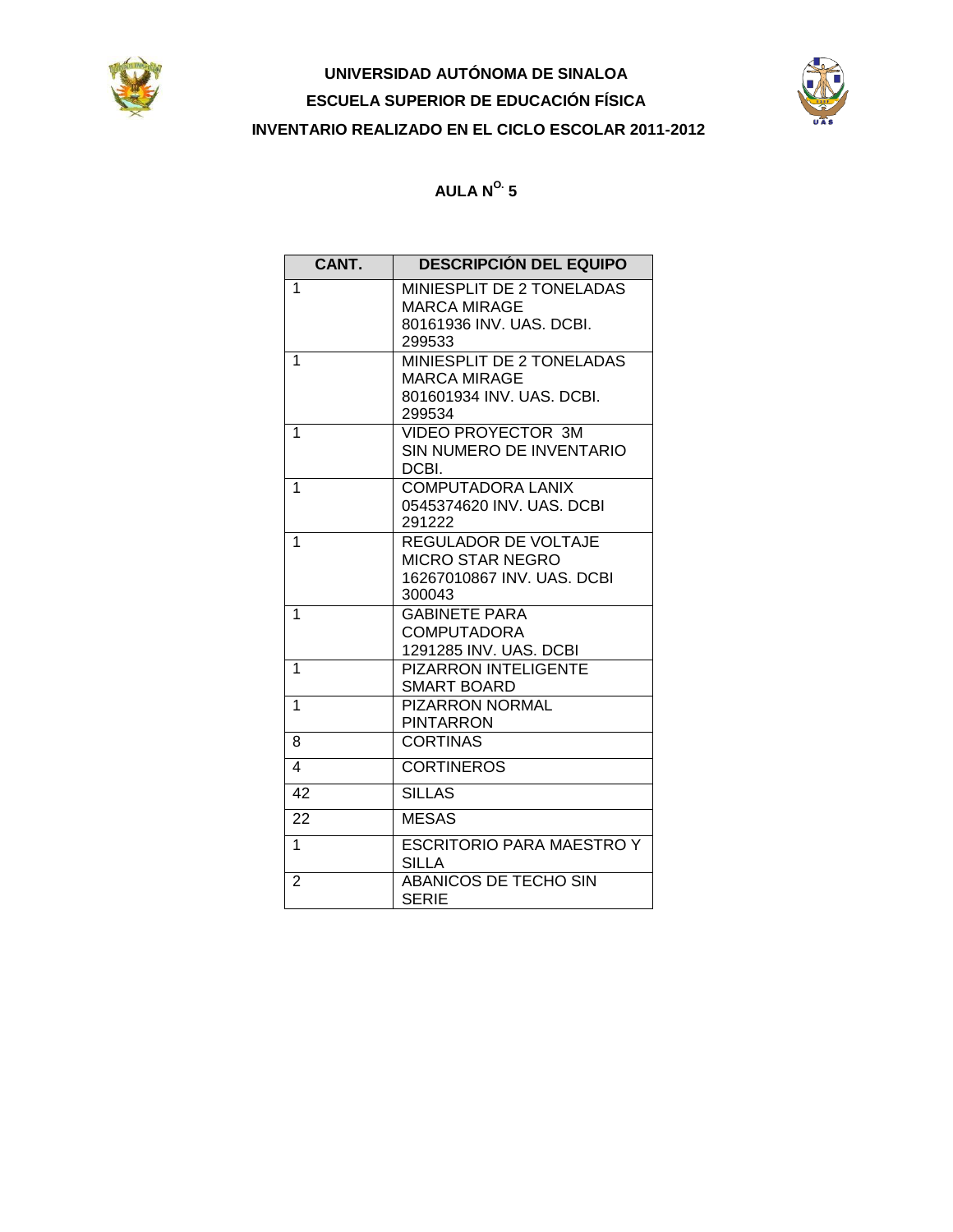



| CANT. | <b>DESCRIPCION DEL EQUIPO</b> |
|-------|-------------------------------|
| 1     | MINIESPLIT DE 2 TONELADAS     |
|       | MARCA MIRAGE                  |
|       | 801603298 INV. UAS. DCBI.     |
|       | 299530                        |
| 1     | MINIESPLIT DE 2 TONELADAS     |
|       | <b>MARCA MIRAGE</b>           |
|       | 801601937 INV. UAS. DCBI.     |
|       | 299535                        |
| 1     | VIDEO PROYECTOR 3M X551       |
|       | SIN NUMERO DE INVENTARIO      |
|       | DCBI.                         |
| 1     | <b>COMPUTADORA LANIX</b>      |
|       | 0705374563 INV, UAS, DCBI     |
|       | 291218                        |
| 1     | REGULADOR DE VOLTAJE          |
|       | MICRO STAR NEGRO              |
|       | 16267010876 INV, UAS, DCBI    |
|       | 300042                        |
| 1     | <b>GABINETE PARA</b>          |
|       | <b>COMPUTADORA</b>            |
|       | SIN NUMERO DCBI               |
| 1     | <b>PIZARRON INTELIGENTE</b>   |
|       | SMART BOARD                   |
| 1     | <b>PIZARRON NORMAL</b>        |
|       | <b>PINTARRON</b>              |
| 8     | <b>CORTINAS</b>               |
| 4     | <b>CORTINEROS</b>             |
| 42    | <b>SILLAS</b>                 |
| 21    | <b>MESAS</b>                  |
| 1     | ESCRITORIO PARA MAESTRO Y     |
|       | SILLA                         |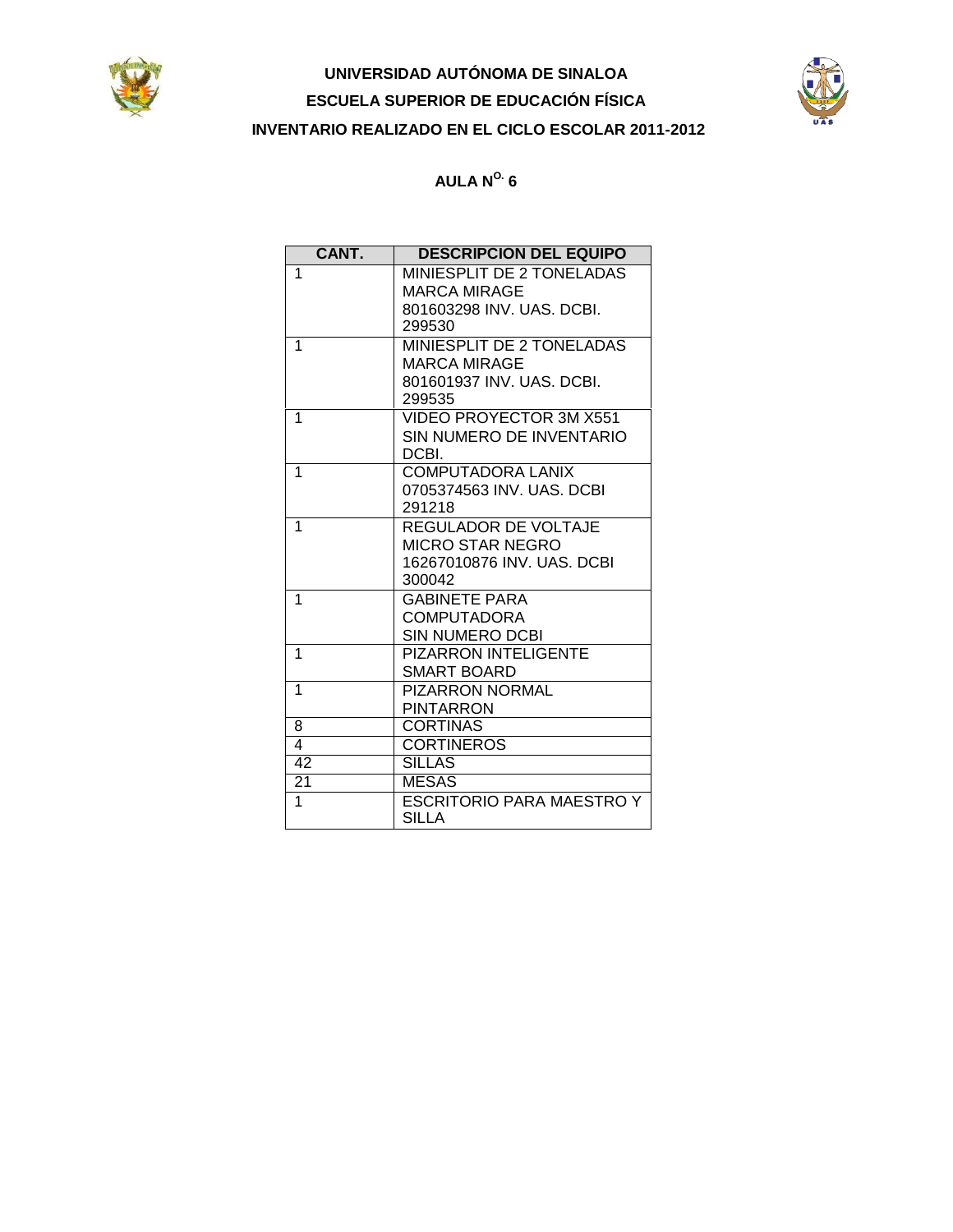



| CANT.           | <b>DESCRIPCION DEL EQUIPO</b>    |
|-----------------|----------------------------------|
| 1               | MINIESPLIT DE 2 TONELADAS        |
|                 | <b>MARCA MIRAGE</b>              |
|                 | 80160134 INV. UAS. DCBI.         |
|                 | 299537                           |
| 1               | <b>MINIESPLIT DE 2 TONELADAS</b> |
|                 | <b>MARCA MIRAGE</b>              |
|                 | 801601956 INV. UAS. DCBI.        |
|                 | 299536                           |
| 1               | <b>VIDEO PROYECTOR BEN</b>       |
|                 | <b>NEGRO</b>                     |
|                 | SIN NUMERO DE INVENTARIO         |
|                 | DCBI.                            |
| 1               | COMPUTADORA LANIX                |
|                 | SIN SERIE INV. UAS. DCBI         |
|                 | 291218                           |
| 1               | REGULADOR DE VOLTAJE             |
|                 | <b>MICRO STAR NEGRO</b>          |
|                 | SIN SERIE. DCBI 300042           |
| 1               | <b>GABINETE PARA</b>             |
|                 | <b>COMPUTADORA</b>               |
|                 | 2995 INV. UAS. DCBI              |
| 1               | <b>PIZARRON INTELIGENTE</b>      |
|                 | <b>SMART BOARD</b>               |
| 1               | <b>PIZARRON NORMAL</b>           |
|                 | <b>PINTARRON</b>                 |
| 8               | <b>CORTINAS</b>                  |
| 4               | <b>CORTINEROS</b>                |
| $\overline{50}$ | <b>SILLAS</b>                    |
| 25              | <b>MESAS</b>                     |
| 1               | <b>ESCRITORIO PARA MAESTRO Y</b> |
|                 | <b>SILLA</b>                     |
| $\overline{2}$  | <b>ABANICOS DE TECHO</b>         |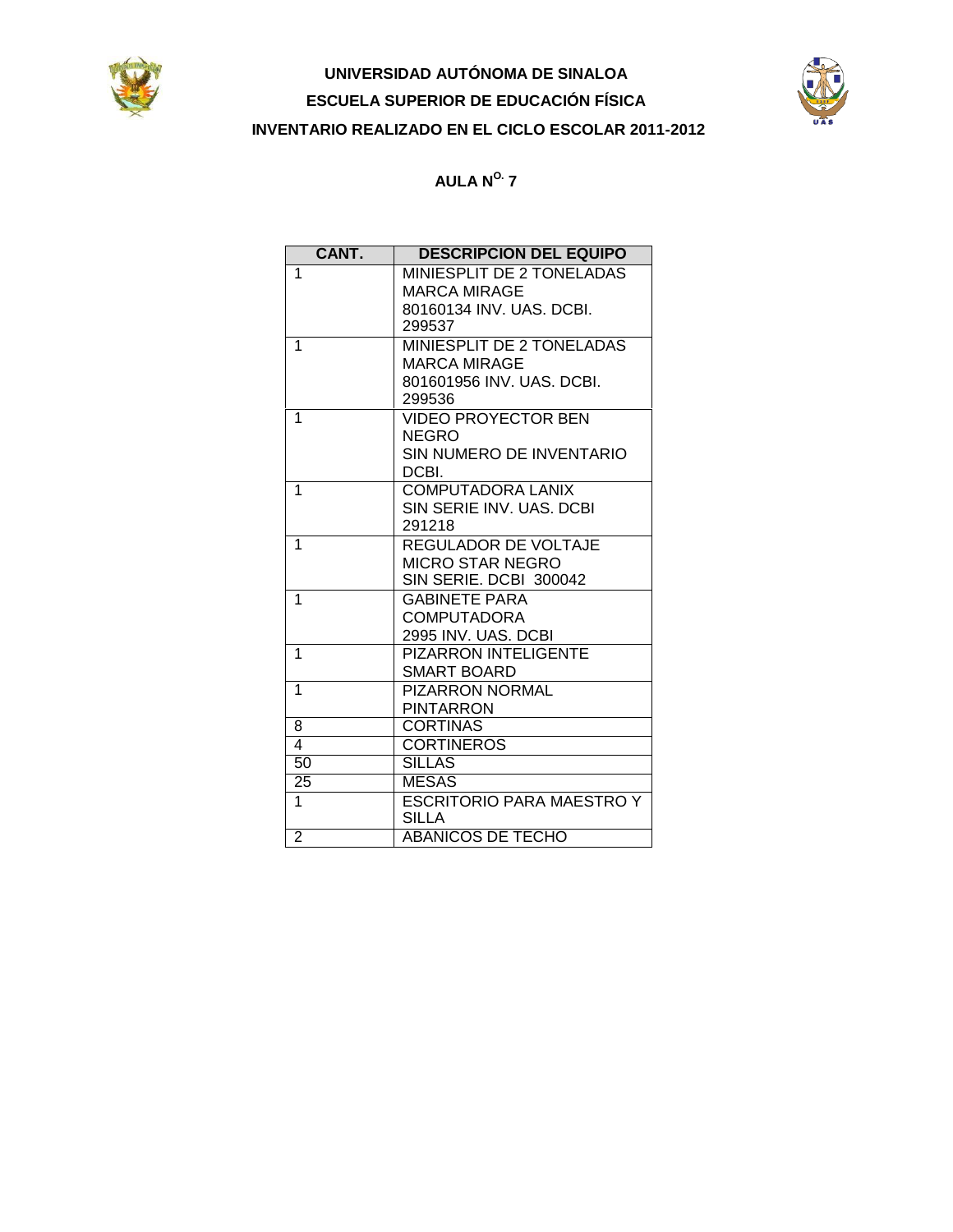



| CANT.                   | <b>DESCRIPCIÓN DEL EQUIPO</b>                    |
|-------------------------|--------------------------------------------------|
| $\mathbf{1}$            | MINIESPLIT DE 2 TONELADAS                        |
|                         | <b>MARCA MIRAGE</b>                              |
|                         | 801602189 INV, UAS, DCBI,                        |
|                         | 299542                                           |
| 1                       | MINIESPLIT DE 2 TONELADAS<br><b>MARCA MIRAGE</b> |
|                         | 801602496 INV, UAS, DCBI,                        |
|                         | 299541                                           |
| 1                       | VIDEO PROYECTOR 3M 551                           |
|                         | SIN NUMERO DE INVENTARIO                         |
|                         | DCBI.                                            |
| 1                       | <b>COMPUTADORA LANIX</b>                         |
|                         | 0705374556 INV. UAS. DCBI<br>1291217             |
| $\mathbf{1}$            | REGULADOR DE VOLTAJE                             |
|                         | <b>MICRO STAR</b>                                |
|                         | 16267010860 INV. UAS. DCBI                       |
|                         | 300044                                           |
| $\mathbf{1}$            | <b>GABINETE PARA</b>                             |
|                         | <b>COMPUTADORA</b>                               |
|                         | 291287 INV. UAS. DCBI                            |
| $\mathbf{1}$            | <b>PIZARRON INTELIGENTE</b>                      |
|                         | SMART BOARD<br>29120 001876 INV. UAS. DCBI       |
| 1                       | <b>PIZARRON NORMAL</b>                           |
|                         | <b>PINTARRON</b>                                 |
|                         | 154853 INV. UAS. DCBI                            |
| 8                       | <b>CORTINAS</b>                                  |
| $\overline{\mathbf{4}}$ | <b>CORTINEROS</b>                                |
| 38                      | <b>SILLAS</b>                                    |
| 19                      | <b>MESAS</b>                                     |
| $\overline{1}$          | <b>ESCRITORIO PARA MAESTRO Y</b>                 |
|                         | SILLA                                            |
| $\overline{2}$          | <b>ABANICOS DE TECHO</b>                         |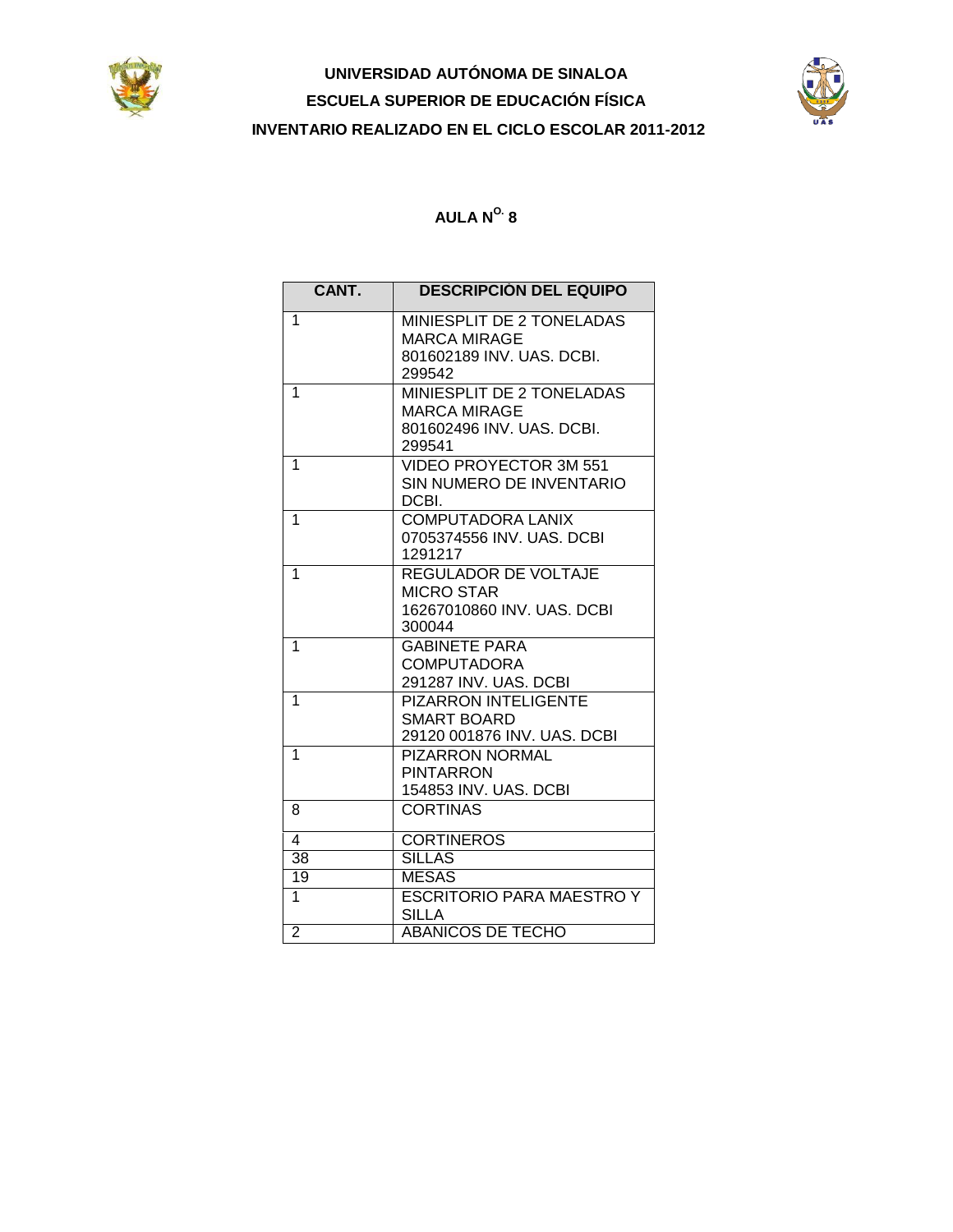



#### **CUBICULO # 1 MAESTROS**

| CANT.          | <b>DESCRIPCIÓN DEL EQUIPO</b> |
|----------------|-------------------------------|
| 1              | <b>ESCRITORIO</b>             |
| 2              | <b>SILLAS, COLOR GRIZ</b>     |
| 1              | SILLON SECRETARIAL, COLOR     |
|                | GRIZ                          |
| 1              | <b>GABINETE CON 3 GABETAS</b> |
| 1              | CPU                           |
| 1              | <b>MONITOR</b>                |
| 1              | <b>TECLADO</b>                |
| 1              | <b>MOUSE</b>                  |
| $\overline{2}$ | <b>BOCINAS</b>                |
| 1              | <b>REGULADOR</b>              |
| 1              | <b>BASE DEL CPU, CON 4</b>    |
|                | <b>LLANTITAS</b>              |
| 1              | <b>CESTO DE BASURA CHICO</b>  |
| 1              | <b>CORTINERO</b>              |
|                | <b>DIVISION PARA LIBROS</b>   |

### **CUBICULO # 2 MAESTROS**

| CANT. | <b>DESCRIPCIÓN DEL EQUIPO</b>                                                      |
|-------|------------------------------------------------------------------------------------|
| 1     | <b>ESCRITORIO EJECUTIVO EN</b><br>ESCUADRA ARMADO COLOR<br>NOGAL, MARCA LOREDO     |
| 1     | SILLÓN SECRETARIAL<br><b>GIRATORIO</b>                                             |
| 1     | <b>COMPUTADORA PENTIUM IV</b><br>MARCA LANIX, INVENTARIO<br><b>UAS-DCBI 291250</b> |
| 1     | REGULADOR DE CORRIENTE<br>1000 WHATS, KOBLENZ,<br>INVENTARIO UAS-DCBI 249285       |
| 1     | <b>ESCRITORIO EJECUTIVO EN</b><br>ESCUADRA ARMADO COLOR<br>NOGAL, MARCA LOREDO     |
| 2     | SILLAS INDIVIDUALES                                                                |
| 1     | AIRE ACONDICIONADO 1 TON.<br>MIRAGE, INVENTARIO UAS-DCBI<br>299560                 |
| 1     | ARCHIVERO DE 4 GAVETAS,<br>MARCA LOREDO COLOR NOGAL                                |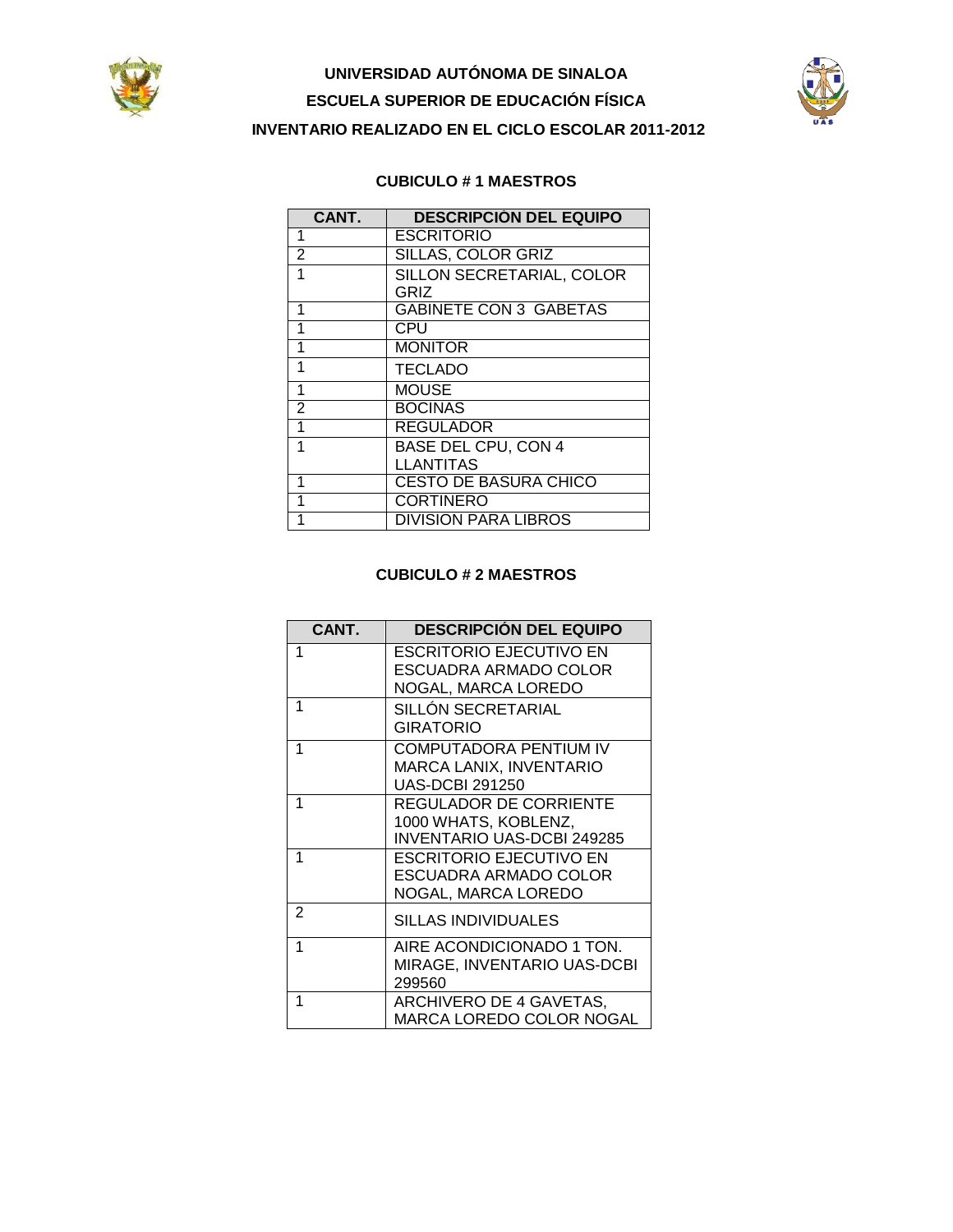



#### **CUBICULO # 3 MAESTROS**

| CANT. | <b>DESCRIPCIÓN DEL EQUIPO</b>                                                       |
|-------|-------------------------------------------------------------------------------------|
| 1     | <b>ESCRITORIO EJECUTIVO EN</b><br>ESCUADRA ARMADO COLOR                             |
|       | NOGAL, MARCA LOREDO                                                                 |
|       | SILLÓN SECRETARIAL<br><b>GIRATORIO</b>                                              |
| 1     | <b>COMPUTADORA HP</b>                                                               |
|       | REGULADOR DE CORRIENTE<br>1000 WHATS, KOBLENZ,<br><b>INVENTARIO UAS-DCBI 249285</b> |
| 2     | SILLAS INDIVIDUALES DE VISITA                                                       |
| 1     | ARCHIVERO DE 4 GAVETAS,<br>MARCA LOREDO COLOR NOGAL                                 |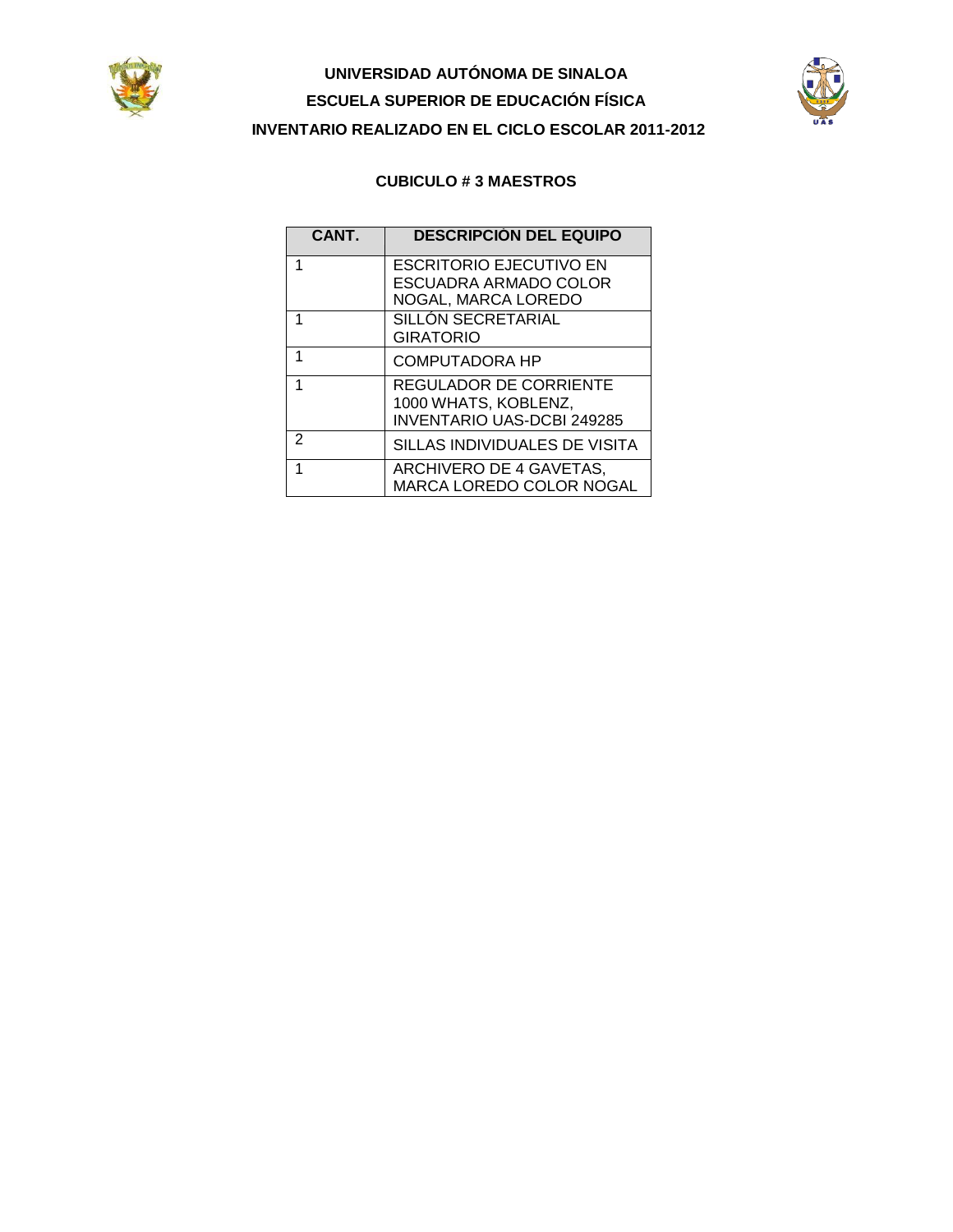



### **DEPARTAMENTO DE INTENDENCIA**

| CANT.          | <b>DESCRIPCIÓN DEL EQUIPO</b>     |
|----------------|-----------------------------------|
| $\overline{2}$ | <b>GABINETES CON 5 CASILLEROS</b> |
|                | PERSONALES CADA UNO               |
|                | ESTATUS: SIN NÚMERO DE            |
|                | <b>INVENTARIO</b>                 |
| 1              | ENFRIADOR DE AGUA MARCA           |
|                | AGUARIA                           |
|                | SIN FUNCIONES (BAJA)              |
| 1              | <b>ESCRITORIO SENCILLO</b>        |
|                | <b>ESTATUS: SIN NÚMERO DE</b>     |
|                | INVENTARIO                        |
| 1              | VENTILADOR MARCA MYTEK.           |
|                | <b>ESTATUS: SIN NÚMERO DE</b>     |
|                | INVENTARIO                        |
| 3              | SILLAS LOREDO.                    |
|                | ESTATUS: UAS DCBI 90640 - (1)     |
|                | Y LOS DOS RESTANTES SIN           |
|                | NÚMERO DE INVESNTARIO.            |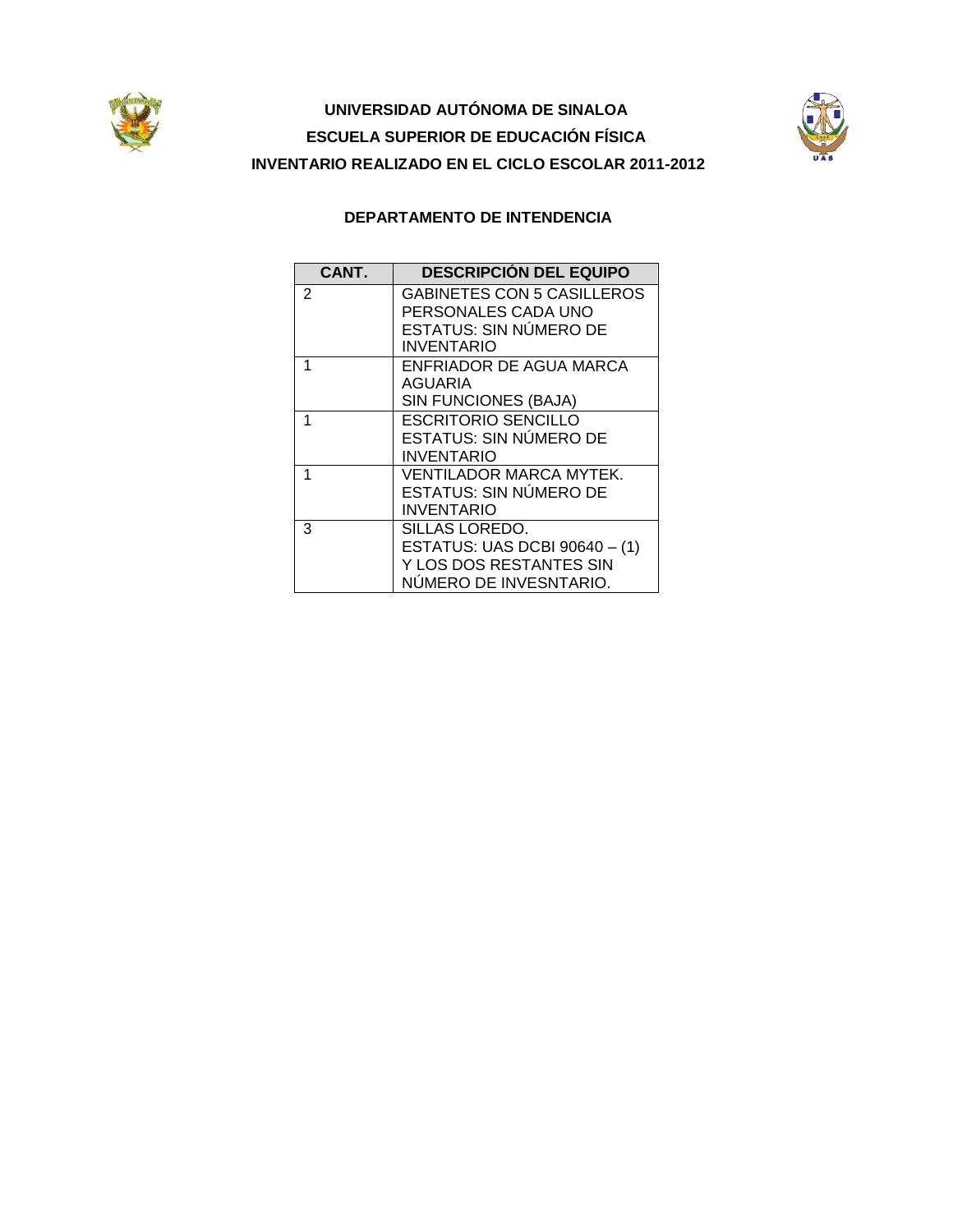



### **SALA DE JUNTAS**

| CANT. | <b>DESCRIPCIÓN DEL EQUIPO</b>                         |
|-------|-------------------------------------------------------|
| 1     | MESA DE REUNION                                       |
| 5     | SILLAS COLOR NEGRO DE PIEL                            |
| 1     | MUEBLE PARA COMPUTADORA                               |
| 1     | LIBRERO                                               |
| 1     | SILLON DE VISITA PIEL NEGRO                           |
| 1     | <b>MINI SPLIT LG</b>                                  |
| 1     | SILLA DE VISITA                                       |
| 1     | <b>TELEFONO PANASONIC</b>                             |
| 1     | CENTRAL TELEFONICA<br>PANASONIC U.A.S. D.C.B.I. 58046 |
|       |                                                       |
| 1     | HP IMPRESORA OFFICEJET PRO<br>8000                    |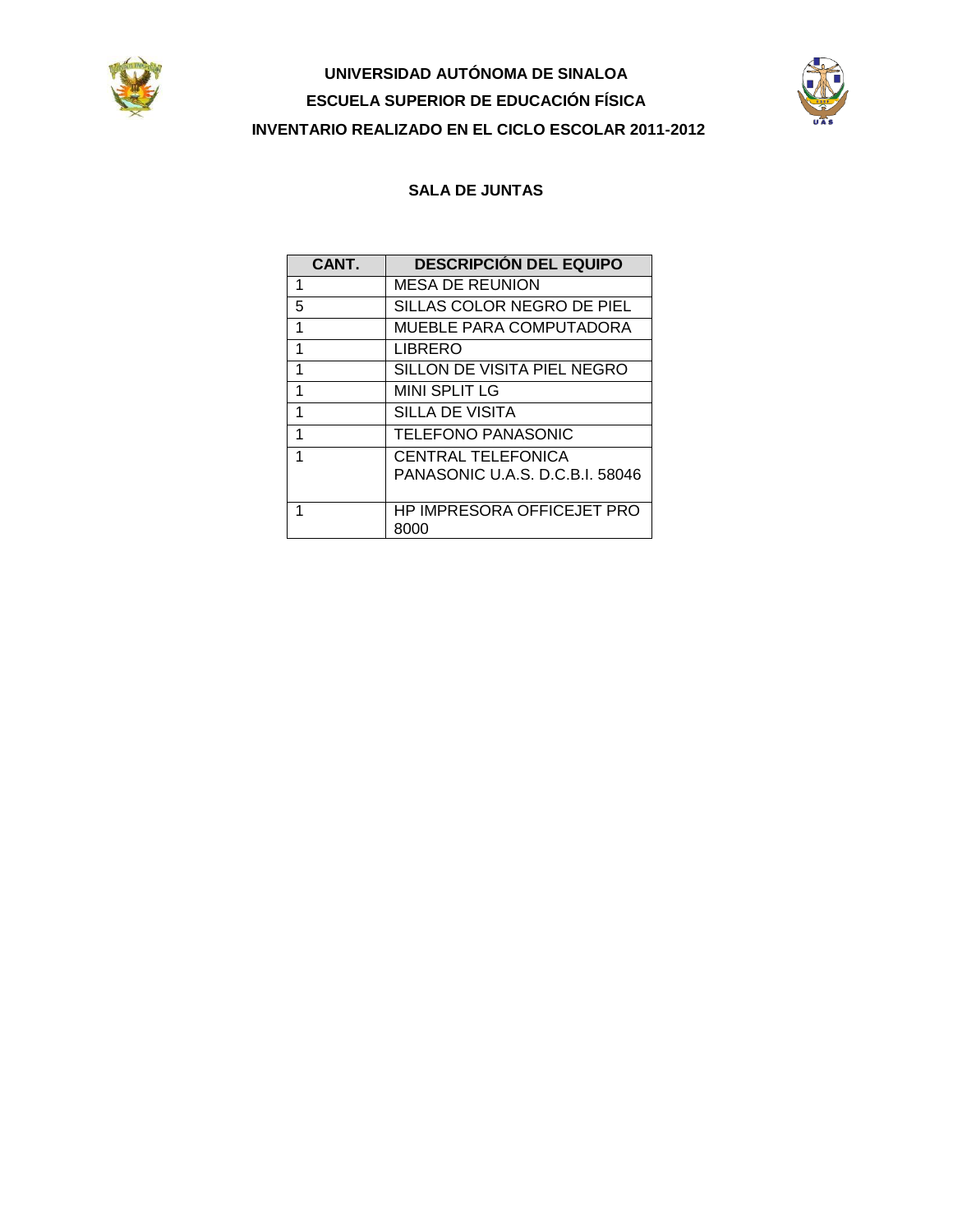



### **SALA DE USOS MULTIPLES**

| CANT.           | <b>DESCRIPCIÓN DEL EQUIPO</b>                        |
|-----------------|------------------------------------------------------|
| 8               | <b>TABLONES BLANCOS S/ SERIE</b>                     |
| 1               | <b>MESA BLANCA S / SERIE</b>                         |
| 3               | <b>MESAS ALUMNOS S / SERIE</b>                       |
| $\overline{1}$  | <b>ESCRITORIO S / SERIE</b>                          |
| 82              | <b>SILLAS AZULES</b>                                 |
| 1               | <b>BOCINAS AUDIO</b>                                 |
| $\mathbf{1}$    | BAFLE Y AMAHA 07544209 UAS<br>DCBI. 154265           |
| 1               | BAFLE Y AMAHA 07544214 UAS<br>DCBI, 56116            |
| 1               | <b>BASE PARA BAFLE UAS DCBI.</b><br>57118            |
| 1               | <b>BASE PARA BAFLE UAS DCBI.</b><br>154264           |
| 1               | AMPLIADORA Y AMAHA EMX646<br>DMO 746 UAS DCBI. 70191 |
| $\overline{2}$  | <b>CABLES PARA BOCINAS</b>                           |
| 1               | <b>REGULADOR MICROESTAR S/</b><br><b>SERIE</b>       |
| 1               | CPU HP S/SERIE                                       |
| 1               | <b>TECLADO</b>                                       |
| 1               | <b>PODIUM</b>                                        |
| $\overline{1}$  | <b>ENFRIADOR DE AGUA S / SERIE</b>                   |
| 6               | <b>PERSIANAS AZULES</b>                              |
| $\overline{51}$ | <b>SILLAS ALUMNOS</b>                                |
| 1               | <b>MESA PARA COMPUTADORA S/</b><br><b>SERIE</b>      |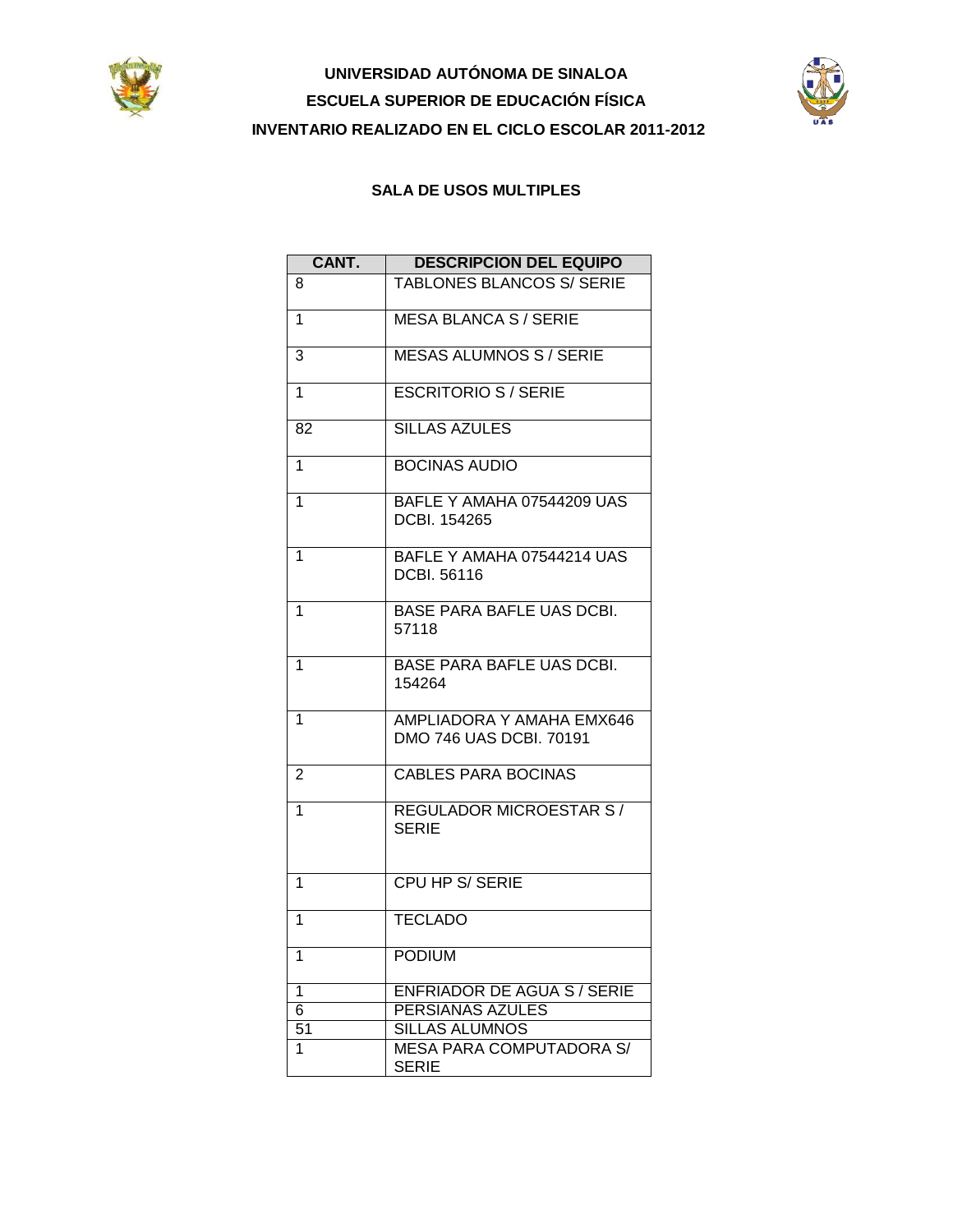



#### **BIBLIOTECA**

| CANT.                   | <b>DESCRIPCION DEL EQUIPO</b>             |
|-------------------------|-------------------------------------------|
| 1                       | PANTALLA PLANA HP COMPAQ                  |
| 1                       | <b>CPU HP COMPAQ</b>                      |
| 1                       | <b>TECLADO</b><br><b>PARA</b>             |
|                         | <b>COMPUTADORA HP</b>                     |
| 1                       | <b>MOUSE HP</b>                           |
| 1                       | PANTALLA PLANA HP COMPAQ                  |
| $\overline{1}$          | <b>CPU HP COMPAQ</b>                      |
| 1                       | <b>TECLADO</b><br><b>PARA</b>             |
|                         | <b>COMPUTADORA HP</b>                     |
| 1                       | <b>MOUSE LANIX</b>                        |
| $\overline{1}$          | <b>MONITOR MICROSTAR 15"</b>              |
| $\overline{1}$          | <b>CPU MICROSTAR</b>                      |
| 1                       | <b>TECLADO</b><br><b>PARA</b>             |
|                         | COMPUTADORA                               |
| 1                       | <b>MOUSE LG</b>                           |
| 1                       | <b>MONITOR MICROSTAR 15"</b>              |
| $\overline{\mathbf{1}}$ | <b>CPU MICROSTAR</b>                      |
| 1                       | <b>TECLADO</b><br><b>PARA</b>             |
|                         | <b>COMPUTADORA BTC</b>                    |
| 1                       | <b>MOUSE GENIUS</b>                       |
| $\overline{1}$          | REGULADOR 1000W KOBLENZ                   |
| 6                       | <b>ESTANTES CON 6 ENTREPAÑOS</b>          |
|                         | P/ BIBLIOTECA LOREDO                      |
| 1                       | MOCHILERO LOREDO CON 18                   |
|                         | <b>DIVISIONES</b>                         |
| $\mathbf{1}$            | MESA PARA COMPUTADORA                     |
|                         | <b>RECTANGULAR</b><br>LOREDO              |
|                         | <b>UBICADA EN CATALOGO</b>                |
|                         | ELECTRÓNICO                               |
| 1                       | CUADRADA PARA<br>MESA                     |
|                         | <b>REGISTRO DE USUARIOS</b>               |
| 1                       | <b>TELÉFONO PANASONIC</b>                 |
| 1                       | MESA PARA COMPUTADORA                     |
|                         | <b>RECTANGULAR</b><br><b>CON</b>          |
|                         | ADITAMENTO PARA TECLADO                   |
| 4                       | <b>MESAS P/BIBLIOTECA LOREDO</b>          |
| 4                       | MESAS DE LECTURA LOREDO                   |
|                         | CON<br>UN <b>NO</b><br><b>SEPARADOR</b>   |
|                         | SUPERIOR DE 3 DIVISIONES                  |
| 1                       | <b>MESA RECTANGULAR</b>                   |
| 39                      | SILLAS PERFIL 109 TAP. TELA               |
|                         | RET. ASI Y RE. LOREDO                     |
| 1                       | <b>SECRETARIAL</b><br><b>CON</b><br>SILLA |
|                         | PISTÓN BAZAR                              |
| 2                       | SILLAS COLOR GRIS PARA                    |
|                         | PROCESOS TÉCNICOS<br>Y                    |
|                         | <b>REGISTRO DE USUARIOS</b>               |
| 1                       | <b>ARCHIVERO CON 4 CAJONES</b>            |
| 1                       | <b>ARCHIVERO CON 2 CAJONES</b>            |
| 1                       | <b>LIBRERO</b>                            |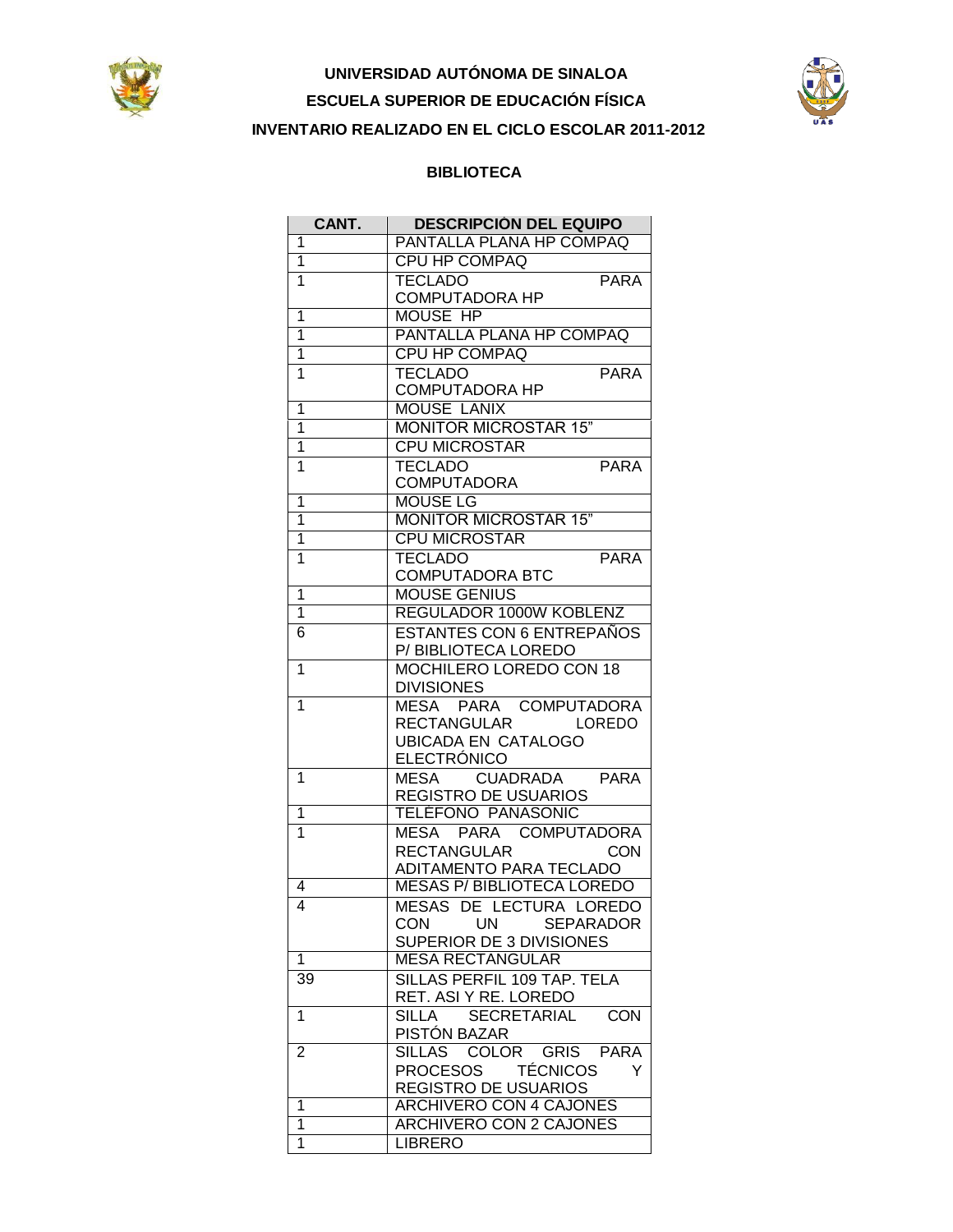|                | $CAFE$ $P/$<br><b>ESCRITORIO</b> |
|----------------|----------------------------------|
|                | <b>CREDENCIAL DE USUARIOS</b>    |
| 1              | MINISPLIT CON CONTROL            |
|                | <b>MIRAGE</b>                    |
| 1              | MINISPLIT MIRAGE SIN             |
|                | <b>CONTROL</b>                   |
| 1              | <b>IMPRESORA EPSON</b>           |
| 1              | ABANICO DE PEDESTAL C/           |
|                | CONTROL LASKO                    |
| 1              | RADIO GRABADORA RCA              |
| 39             | CDS RELACIONADOS CON LA          |
|                | <b>LICENCIATURA</b>              |
| 6              | CASSETTE VHS (2 ACROSPORT        |
|                | EN LA ESCUELA, 2 ATLETISMO,      |
|                | 1 FÚTBOL Y 1 VOLIBOL)            |
| 82             | <b>SOSTENEDORES DE LIBROS</b>    |
| $\overline{2}$ | CESTOS NUEVOS<br><b>PARA</b>     |
|                | <b>BASURA</b>                    |
| 19             | LISTA DE SEÑALIZADORES DE        |
|                | BIBLIOTECA ESEF                  |